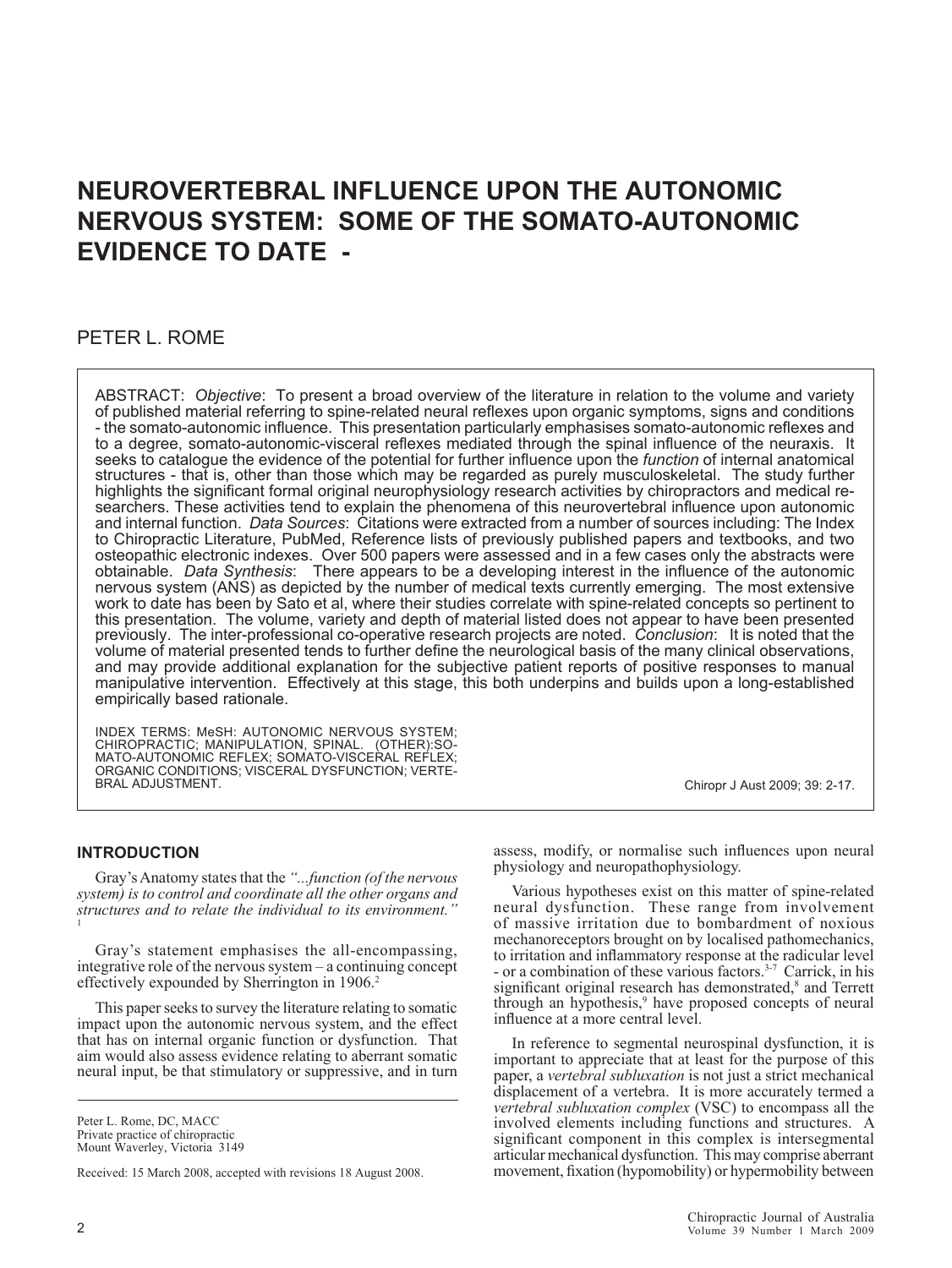adjacent facets, as well as articular muscular and ligamentous changes triggering neural firing of mechanoreceptors, proprioceptors, effectively nociceptive noxious input. The VSC would then include disturbances of these structures and their function, especially their effect upon articular physiology (function) and the integral neurophysiology. Inflammatory and circulatory disturbances of the articular environment could also be associated. It is this total pathophysiological complex that would provide the opportunity through which manual intervention by way of a vertebral adjustment may be directed in order to influence internal body physiology.10 It is submitted again that *segmental dysfunction* more than osseous displacement, may be the primary physical-mechanical feature involving any associated neural aberration in this situation but, that is only one part of the complex. Only a dry skeleton could have osseous disruption without more complex involvement.

### **HISTORICAL**

In his 1910 text, Palmer founded what became the chiropractic profession on the basis of the importance of a neurospinal influence upon physiology. He cited the *"nervous system known as the automatic functions"*11 - now known as the ANS. In 1954, Müller produced a text entitled *"Autonomics in Chiropractic"*, again highlighting the importance of the ANS to the profession. His text noted that *"The essential role of the autonomic nervous system as an integrator and controller of body functions is a fact all are agreed upon. That structure or function is disturbed, sometimes seriously, however this correlation is deranged from any cause is becoming more widely recognized by all schools of healing. It is the very bedrock upon which the premise of chiropractic is based."* 12 More recent research has become much more intensive, with sophisticated studies and advanced neurophysiology research into such topics concerning *the critical interaction between the musculoskeletal system and the autonomic nervous system*. 13-20

Interestingly, as if aware of complex neural physiology through noxious stimulation, Palmer maintained that rather than nerves being "squeezed or pinched"**,** neural *energy* was "...accelerated, (and)...the volume and force is augmented."<sup>21</sup> It seems he was apparently aware of the bombardment of noxious impulses from disturbed proprioceptors or mechanoreceptors at that time, well before the complexities of such reflexes was appreciated as deeply as they are today.

For some 50 years early last century, the neurophysiologist Sherrington pioneered studies of neural reflexes. He stated that "To describe the action of nerve (sic) as integrative is, although true, hardly sufficient for a definition" - implying that neural influence was extensive.<sup>2</sup>

In the 1930's, Cannon addressed the issue of a relationship between the sympathetic division of the ANS with homeostasis,<sup>22</sup> and Huber and Crosby explored the "Somatic and visceral connections of the diencephalon."<sup>23</sup> A theme followed by Sollman in Germany in 1958.24

Other early authors such as Alverez, Breig, Pottenger, Kuntz and Sachs published significant texts for their time on the topic of neurovisceral disorders.25-29 But their concepts now seem to receive less emphasis.

In Russia, Speransky conducted extensive research in neurophysiology, his text was translated and published in

1935 entitled, *A Basis for the theory of Medicine*... He cites Charcot as noting *"that not every injury to a nerve results in dystrophic lesions of the tissues, and that these lesions are connected not with the cessation of the functioning of the nerve, but with its irritation.*" He also cites Mitchell et al as stating that *"partial injury to nerves is more dangerous in this respect than complete severance."* <sup>30</sup>

More recently, the medical specialists Bannister (1988), Korczyn (1990), Appenzeller (1995), Goldstein (2001) Jänig (2006) have made significant contributions in the field of the autonomic nervous system.<sup>31-35</sup>

Currently, there are journals based on the ANS. One entitled *Autonomic Neuroscience: Basic and Clinical*, is produced by Elsevier and edited by Geoffrey Burnstock. This was previously published under the title of *The Journal of the Autonomic Nervous System* until the year 2000. *Clinical Autonomic Research* is the official journal of the Clinical Autonomic Research Society. There are also a number of other journals on the topic of neurophysiology and neurology. To this writer's knowledge, there is no specific journal based on the somatic-autonomic-visceral complex.

Burnstock has authored and co-authored many papers on neurophysiology as listed on Pubmed (http: //www.ncbi.nlm.nih.gov/entrez/query.fcgi). His curriculum vitae would be one of the most extensive in this respect. His discovery of a "third nervous system" - the purinergic, in addition to the adrenergic and the cholinergic, was a most significant contribution to neurophysiology. $36,37$ 

Earlier, Johnston *et al* in particular explored clinical aspects of the ANS in some depth. Their exploration of the underlying role of the ANS has been highlighted in at least two pioneering scientific texts. From the mid-1960's to the mid-1980's, they were some of the earliest to broaden the importance of the clinical aspects of autonomic dysfunction.38, 39

### **SEMINAL WORK**

This author is convinced however, that the most notable work in this field is that conducted by Akio Sato and colleagues in Japan. Their widely published works culminated in a text *The Impact Of Somatosensory Input On Autonomic Functions*, published over 328 pages in the *Reviews of Physiology, Biochemistry and Pharmacology* in  $1997<sup>16</sup>$  These extensive studies in neurophysiology conducted through the laboratories at the Department of the Autonomic Nervous System at the Metropolitan Institute of Gerontology, in Tokyo, Japan, provide a contemporary foundation for understanding clinically observed phenomena noted by manual practitioners. Sato has also been involved in the publications of numerous papers and at least two texts.

It should be noted that both familial and trauma induced *dysautonomia (also called autonomic dysfunction syndrome*, 40 usually refers to a more serious form of autonomic breakdown, as does the term *partial dysautomia,*41 or *sympathetic dysfunction (Reflex Sympathetic dystrophy).*<sup>42</sup> However, there can be milder versions of the traumainduced autonomic symptoms. Gazit et al concluded that " *...autonomic nervous system-related symptoms of the patients have a pathophysiological basis, which suggests that dysautonomia is an extraarticular manifestation in the joint hypermobility syndrome.*" 43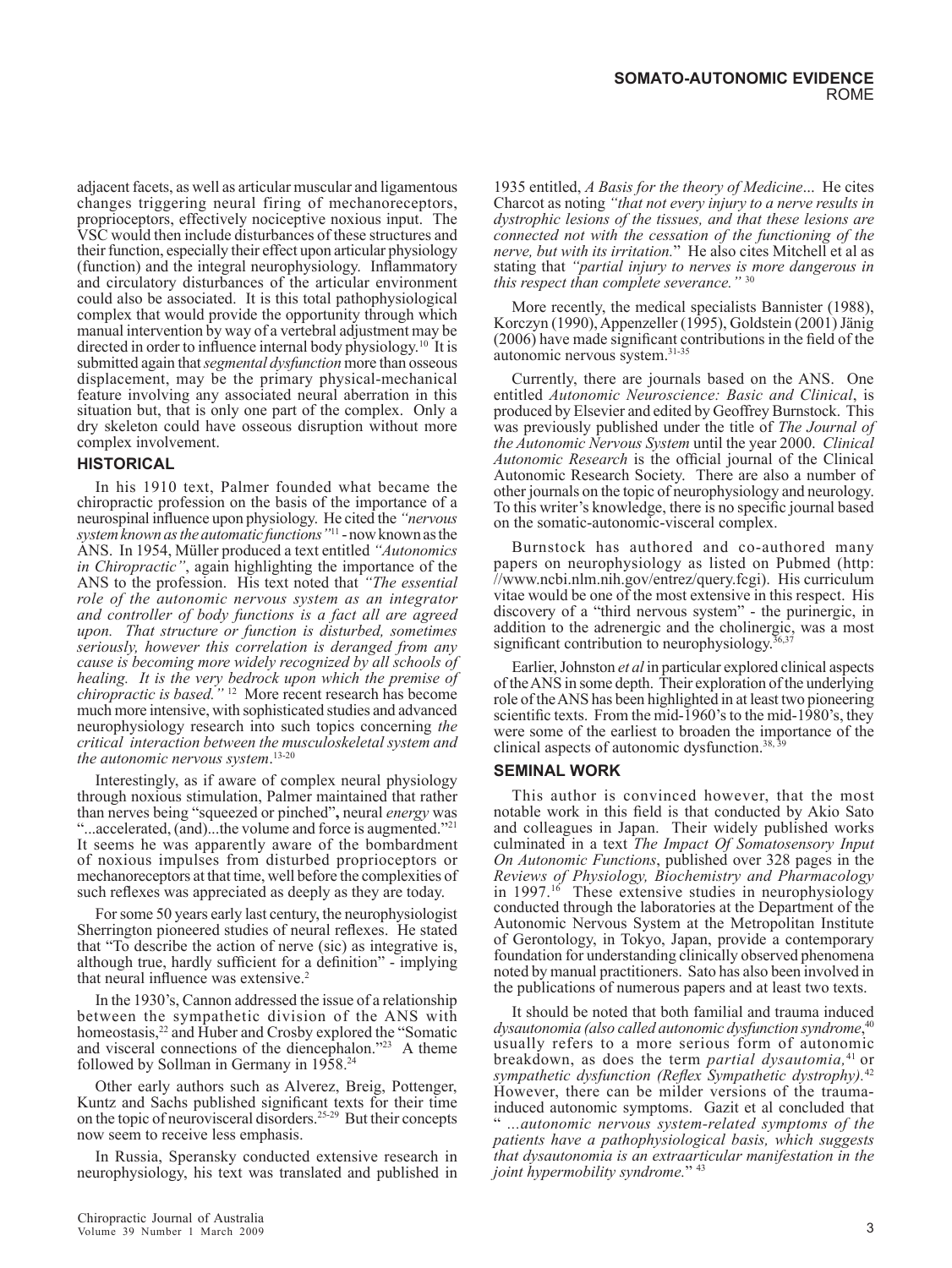A number of authors have noted a connection between joint hypermobility and autonomic nervous system dysfunction (ANSD).44 ANSD usually refers to a more acute and serious clinical situation, even though it is hypothesised to involve joint proprioception. $45$  In the manual therapies however, interest in articular integrity is normally concerned with *hypo*mobility or joint fixations and its potential to affect the ANS.<sup>3</sup>

This historical section was included to show that a degree of recognition, and supportive evidence for the somatoautonomic concepts have existed for some years. But it is the more subtle clinical presentations which this paper seeks to focus upon.

### **METHOD**

This overview seeks to assess somato-autonomic topics in neurophysiology published by chiropractic and osteopathic researchers, and medical authors in chiropractic and other journals.(Table 1) While not a meta**-**analysis, this paper summarises the dates and themes of these papers, their authors' professions, and the professions associated with journals of publication. This paper is offered in a manner which would encourage the reader to view the references as an integral part of a study of the hypotheses concerned.

It has also been the intention of this study to present examples of the wide variety of areas researched, and to portray the numerical volume of published items. Consequently, an atypical format (tabular) was adopted to cover such broad factors.

Many early journals were published before the advent of the MeSH terms and the 'Key Words' adjunct. Currently, some medical as well as some chiropractic journals still do not uniformly utilise these systems. A selection of early citations have been included along with the more recent references to note the fact that a degree of relevant physiological research had been in evidence for many years although it is only chiropractors, osteopaths as well as a limited number of medical doctors and physiotherapists who appear interested in this aspect of clinical care.

In both PubMed and Google, a search was made under the terms *somato autonomic*, *somatic autonomic*, *somato autonomic visceral* and *dysautonomia*. While there were quite a number of papers on these topics, interest seems to have been renewed more recently. During this search it was noted that there was a direct interest between acupuncture and somato-autonomic-visceral reflexes - a connection also noted by Sato *et al*. 107

A search of library sources revealed considerable published material concerning neurospinal-related visceral physiology and pathophysiology. In recent years more formal papers have been appearing, together with original physiological research studies which tend to clarify the rationale of these spine-related-ANS somatovisceral concepts.

In particular, three electronic avenues which were employed were,

• *The Index to Chiropractic Literature (www.chiroindex.org)* and,

- *The Osteopathic Index (www.osteopathic-research.com).*
- *http://ostmed.hsc.unt.edu/ostmed/index.html*

The primary source of material for this paper was from the examination of the reference lists of previously published material. Citations have been gleaned from these sources as well as PubMed (http://www.ncbi.nlm.nih.gov/entrez/ query.fcgi), Index Medicus and textbooks. The four volumes of the Chiropractic Research Archive Collection (CRAC) index series published by the Canadian Memorial Chiropractic College between circa 1980 and 1990, were also a valuable resource of data for this purpose.<sup>108-111</sup> Copies of original papers were obtained where possible, and abstracts where this was not feasible.

The electronic *Index to Chiropractic Literature* was examined, while another electronic index MANTIS, also has an extensive electronic reference base of the manual spinal sciences, but was not drawn upon at this time - *The Chiropractic Index – MANTIS (www.healthindex.com/ MANTIS) - (ex-Chirolars)*.

The PubMed index on CAM was found not to be of assistance on this issue. (*The CAM Citation Index (Complementary and Alternative Medicine Citation Index) (www.nlm.nih.gov/nccam/camonpubmed.htm#),* 

The author's own database collected over some years comprises more than 1200 citations on specified spine-related conditions. It also includes neurophysiology references on spine-related conditions. These are further divided into the different professions, and list some 127 different pathophysiological organic conditions. As an example of the volume of the material in the general literature - albeit at different standards of evidential levels, at least 21 chiropractic and 8 osteopathic papers concerning respiratory conditions have been located. In addition, there are at least a further 35 medical references also published in relation to spine-related respiratory conditions, these date from 1925 to 1995.

It also notes supportive medical neurophysiological research which has been cited in relevant papers and which report neurospinal influence upon organic function and dysfunction.(Table 2)

The nature of this presentation has been to highlight the variety, volume and depth of available evidence. It especially seeks to explicate the neurophysiological research conducted by chiropractors as well as that in chiropractic institutions and that sponsored by chiropractic research organisations. Where it is possible, it also notes inter-professional joint authorship and inter-professional co-operative research projects involving chiropractors as well as medical and osteopathic researchers in the neurosciences. However, this is not always clear in the publications.

### **REVIEW**

*"There is increasing evidence that manual therapies may trigger a cascade of cellular, biomechanical, neural and/or extra-cellular events as the body adapts to the external stress. Collectively (the research suggests) that spinal manipulation can alter the activity of nearby mechanical sensitive neurons...and in turn can lead to responses by the central and autonomic nervous systems...(which) may in turn*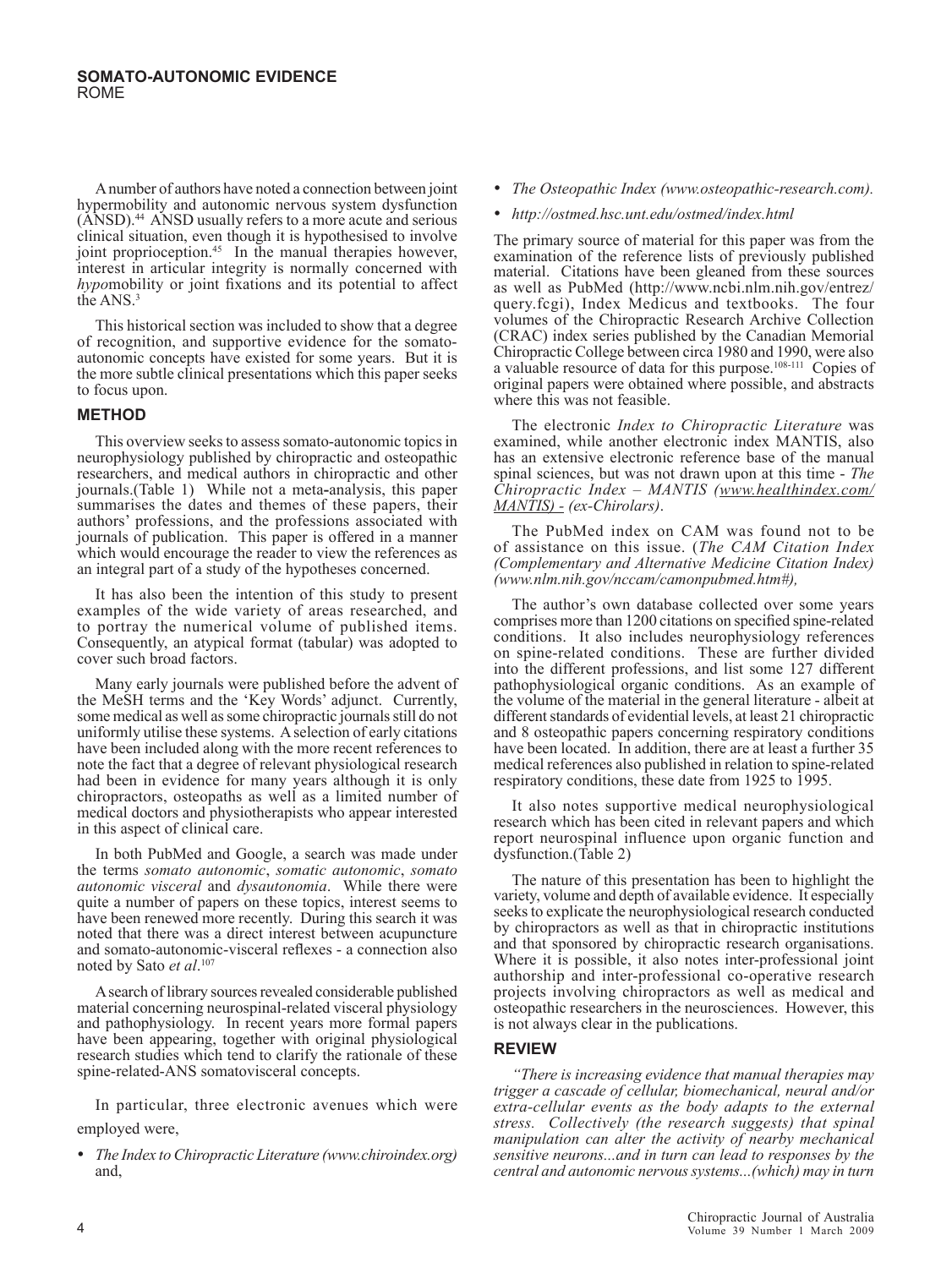### CONTRIBUTIONS TO SPINAL NEUROPHYSIOLOGY, NEUROANATOMY and CLINICAL OBSERVATIONS:

| PRIMARY AUTHOR         | <b>FUNCTION</b>                           | ORGAN/KEYS                                           | <b>JOURNAL</b>              | <b>YEAR</b>        |
|------------------------|-------------------------------------------|------------------------------------------------------|-----------------------------|--------------------|
| Bogduk N.              | Cervical spine                            | Headaches                                            | <b>JMPT</b>                 | 199246             |
| Bolton PS, et al.      | Adrenal glands                            | C-Vertebral movement                                 | Auton Neurosci              | 200615             |
| Bolton PS, Budgell BS. | Spinal manipulation                       | Axial sensory beds                                   | Med Hypotheses              | 200647             |
| Bolton PS.             | Reflex effects/PNS                        | Vertebral subluxations                               | <b>JMPT</b>                 | 200048             |
| Bolton PS.             | Somatosensory                             | Neck /CNS                                            | <b>JMPT</b>                 | 199849             |
| Bolton PS, et al.      | Neck afferents/ Respiration               | Sympathetic ns, Respiratory Brain Res Bull<br>ns     |                             | 199850             |
| Bolton PS, Holland CT. | Neck/CNS                                  | Mechanoreceptors Normal afference Cervical<br>motion | J Neurosci Methods          | 1998 <sup>51</sup> |
| Bolton PS, Tracey DJ.  | Neck/sensory                              | Medullary relay<br>Thalamus                          | Exp Brain Res               | 199252             |
| Bolton PS, Tracey DJ.  | <b>Neck</b>                               | Dorsal column                                        | <b>Brain Res</b>            | 1992 <sup>53</sup> |
|                        | mechanoreceptors                          | nuclei/Thalamus                                      |                             |                    |
| Bolton PS, Tracey DJ.  | Somatosensory                             | Spinothalamic                                        | Exp Brain Res               | 199254             |
| Briggs K, Boone WR.    | Propriospinal<br><b>Pupillary Changes</b> | Upper cervical cord<br>Somatovisceral/SMT            | Exp Brain Res               | 198855             |
| Brophy GM. et al.      | Vestibulospinal                           | Lumbar parasp musc                                   | Neurosci Lett               | 1997 <sup>56</sup> |
| Budgell BS, Bolton PS. | CSF pressure in rats                      | <b>CSF</b>                                           | <b>JMPT</b>                 | 200757             |
| Budgell BS, et al.     | Neck mechanoreceptors                     | Heart variable rate                                  | Auton Neurosci              | 200158             |
| Budgell BS.            | Interspinous stimulation                  | <b>Gastric Motility</b>                              | J Auton Nerv Syst           | 2000 <sup>59</sup> |
| Budgell BS, et al.     | Reflex effects                            | VSC/ANS                                              | <b>JMPT</b>                 | 200013             |
| Budgell BS, et al.     | Interspinous stimulation                  | <b>Bladder motility</b>                              | <b>JMPT</b>                 | 199860             |
| Budgell BS, et al.     | Interspinous stimulation                  | Adrenal function                                     | Neurosci Res                | 199761             |
| Budgell BS, Sato A.    | Cervical subluxation                      | Cerebral circulation                                 | JMPT                        | 199762             |
| Budgell BS, Sato A.    | Modulations/Nociception                   | <b>ANS</b>                                           | Prog Brain Res              | 199614             |
| Budgell BS, et al.     | Interspinous stimulation                  | Cardiovascular                                       | <b>JNMS</b>                 | 199563             |
| Carrick FR.            | <b>Cervical Manipulation</b>              | <b>Brain function</b>                                | <b>JMPT</b>                 | 19978              |
| Christian GF, et al.   | <b>SMT</b>                                | Immunoreaction                                       | Spine                       | 198864             |
| Cramer GD, Darby SA.   | Neuroanatomy                              | Neuraxis/ANS                                         | Text                        | 199565             |
| DeBoer KF, et al.      | SMT/GI                                    | Myoelectric activity                                 | Man Med                     | 198866             |
| Dishman JD, et al.     | SMT                                       | Reflex attenuation                                   | Spine                       | 200067             |
| Dishman JD, et al.     | SMT/massage                               | Motoneuron excitability                              | <b>Elect Clin Neurophys</b> | 200168             |
| Dishman JD, et al.     | Motor evoked potentials                   | Transcranial stimulation                             | <b>JMPT</b>                 | 200269             |
| Edwards IJ, et al.     | Somatoautonomic reflex                    | Cardiorespiratory/BP                                 | J Neurosci                  | 200770             |
| Foreman SM, Croft A.   | Cervical syndromes                        | ANS/Whiplash                                         | Text                        | 200271             |
| Fujimoto T, et al.     | Cervical spine mechano                    | Heart rate/BP                                        | J Auton Nerv Syst           | 199972             |
| Giles LGF.             | Vertebrogenesis                           | <b>ANS Syndromes</b>                                 | <b>JMPT</b>                 | 199273             |
| Giles LGF.             | Neuroanatomy                              | Tethered cord                                        | Surg Radiol Anat            | 199174             |
| Giles LGF.             | Neuroanatomy                              | Intervertebral foramen                               | <b>JMPT</b>                 | 199475             |
| Giles LGF.             | Neurovascular                             | Spinal canal & IVF                                   | <b>JMPT</b>                 | 200076             |
| Giles LGF.             | Neuroanatomy                              | Intervertebral foramina                              | Neuro-orthop                | 199277             |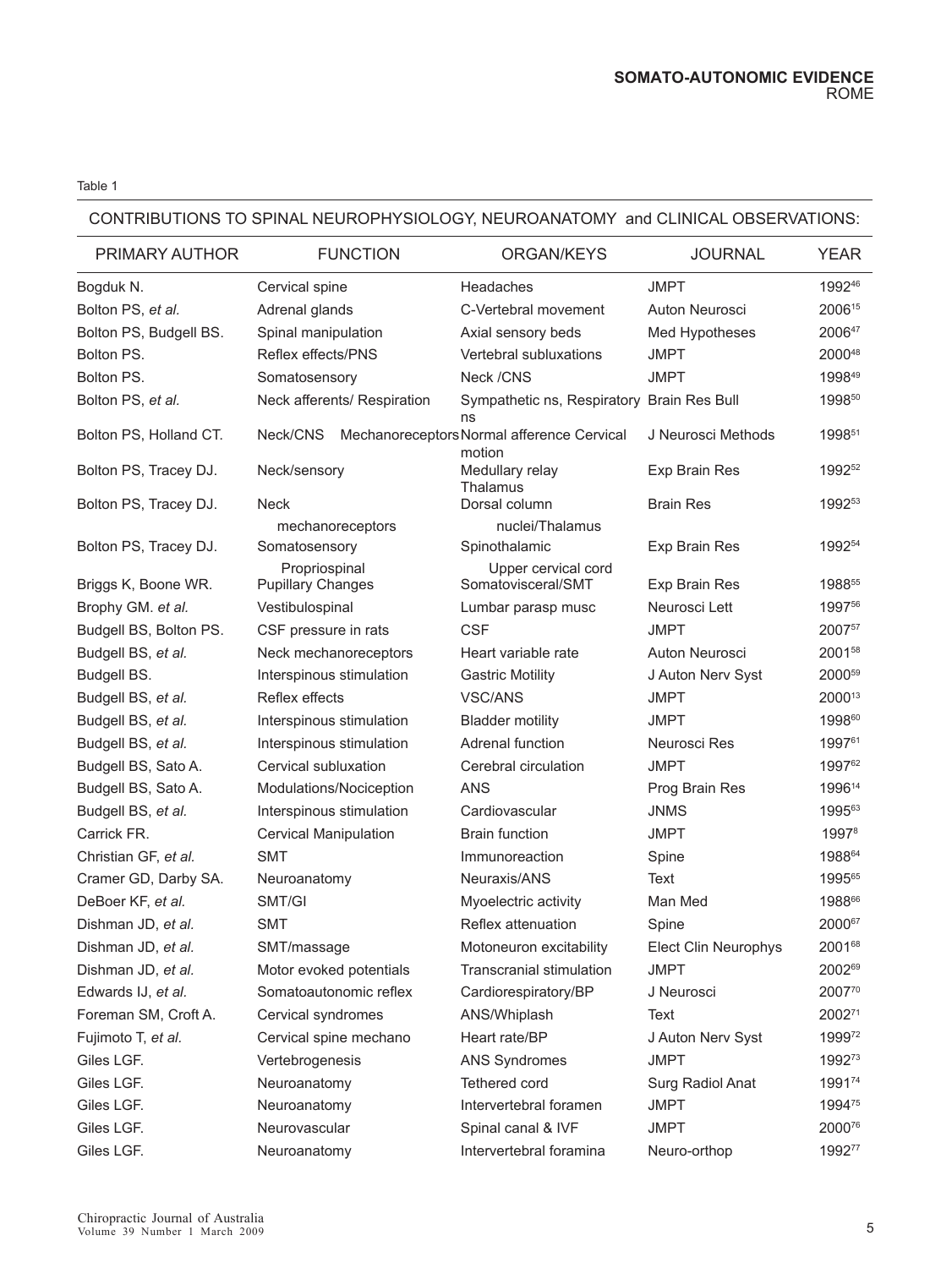| Grimm DR, et al.                 | Musculoskeletal injury          | <b>ANS</b>                        | <b>JMPT</b>              | 200520  |
|----------------------------------|---------------------------------|-----------------------------------|--------------------------|---------|
| Grod JP, et al.                  | Proprioception                  | Neck pain                         | Arch Phys Med Reha       | 200278  |
| Hack GD, et al.                  | Neuroanatomy                    | Dura mater/rec cap min            | Spine                    | 199579  |
| Haavik-Taylor H, et al.          | <b>Transient modulation</b>     | Intracortical inhibition          | Chiropr J Aust           | 200719  |
| Haavik-Taylor H, et al.          | Neck/SMT                        | Somatosensory evoked<br>potential | Clin Neurophysiol        | 2007 18 |
| Igarashi Y, et al.               | Arrhythmia                      | <b>SMT</b>                        | Chiropr J Aust           | 200080  |
| Kaushal B, et al.                | Neurophysiology                 | Sensory convergence               | Eur J Chiropr            | 200281  |
| Kurosawa M, et al.               | Somatosensory                   | Spinal cord blood flow            | Auton Neurosci           | 200682  |
| Murphy B.                        | Neural plasticity               | <b>SMT</b>                        | <b>ASRF</b>              | 200483  |
| Murphy DR.                       | Somato-autonomic                | Cervical Neurogenesis             | Text                     | 199984  |
| Niesluchowski W.                 | Scoliosis                       | Brain asymmetry                   | <b>JMPT</b>              | 199985  |
| Ruch WJ.                         | Radiological                    | ANS, SNS                          | Text                     | 199786  |
| #†Sato A.                        | Somatosympathetic               | Reflexes                          | NINDS/US Dept HEW        | 197587  |
| #Sato A, <i>et al.</i>           | Mechanoreceptors                | Sympathetic NS                    | <b>JMPT</b>              | 198488  |
| #Sato A.                         | Somatosensory/C/V<br>GII, G/U   | Somatovisceral<br>reflexes        | <b>JMPT</b>              | 199289  |
| #Sato A.                         | Noxious/Innocuous               | Somatovisceral<br>Reflexes        | <b>JMPT</b>              | 199590  |
| #*Sato A, <i>et al.</i>          | Somatosensory modulation        | <b>ANS</b>                        | Physiol Biochem Pharm    | 199716  |
| #Sato A, Budgell B.              | Somatoautonomic Reflexes        | Multiple                          | In: Haldeman S (ed)      | 200591  |
| Seaman DR, et al.                | Neuropathophysiological         | Dysafferentation                  | <b>JMPT</b>              | 199892  |
| Watanabe N, Polus B.             | Mechanical input                | <b>ANS</b>                        | Chiropr J Aust           | 200793  |
| Wantanabe N, et al.              | Posture/autonomic<br>regulation | Cardiovascular                    | <b>Chiropr Osteop</b>    | 200794  |
| Whelan TL, et al.                | Salivary cortisol levels        | Stress response/ SMT              | <b>JMPT</b>              | 200295  |
| Wiles MR.                        | Electrogastrogram               | <b>Cervical SMT</b>               | <b>JMPT</b>              | 198996  |
| Yates BJ, et al.                 | Vestibulo-respiratory reflexes  |                                   | In: Trouth CO et al (eds | 198797  |
| Yochum TR, Rowe LJ.              | Radiology                       | General                           | Text                     | 198798  |
| <b>OSTEOPATHIC</b>               |                                 |                                   |                          |         |
| Johnson WL, et al.               | <b>VSC</b>                      | Somatic/visceral input            | <b>JAOA</b>              | 200199  |
| <sup>^</sup> Korr IM.            | Elect skin resistance patterns  | Visceral disease                  | Fed Proc                 | 1949100 |
| ^Korr IM, Wright HM.             | <b>VSC</b>                      | Cutaneous SNS patterns            | J Neural Transmission    | 1964101 |
| <sup>^</sup> Korr IM.            | Segmental NS                    | Disease processes                 | Text                     | 1970102 |
| <sup>^</sup> Korr IM.            | Neurophysiology                 | General                           | Text                     | 1978103 |
| Patterson MM, et al.             | Somatovisceral                  | Viscerosomatic reflexes           | Text                     | 1992104 |
| <sup>A</sup> Wright HM, Korr IM. | Sympathetic NS                  | Segmental facilitation            | <b>JAOA</b>              | 1955105 |
| ^Wright HM.                      | Local vasomotor disturbance     |                                   | <b>JAOA</b>              | 1956106 |
|                                  |                                 |                                   |                          |         |

(Includes: original research, chiropractic authors & or chiropractic publications)

Although not a chiropractic publication, this reference makes a significant contribution and includes a mention of the complex neurophysiology of spinal manipulation.

# Sato works are directly related to somato-autonomic principles.

† The Research Status of Spinal Manipulative Therapy.

^ Neurophysiologists who worked extensively with the osteopathic profession.

JMPT = Journal Manipulative Physiological Therapeutics.

JAOA = Journal American Osteopathic Association.

(Where authors have been prolific, a limited number of their papers have generally been included).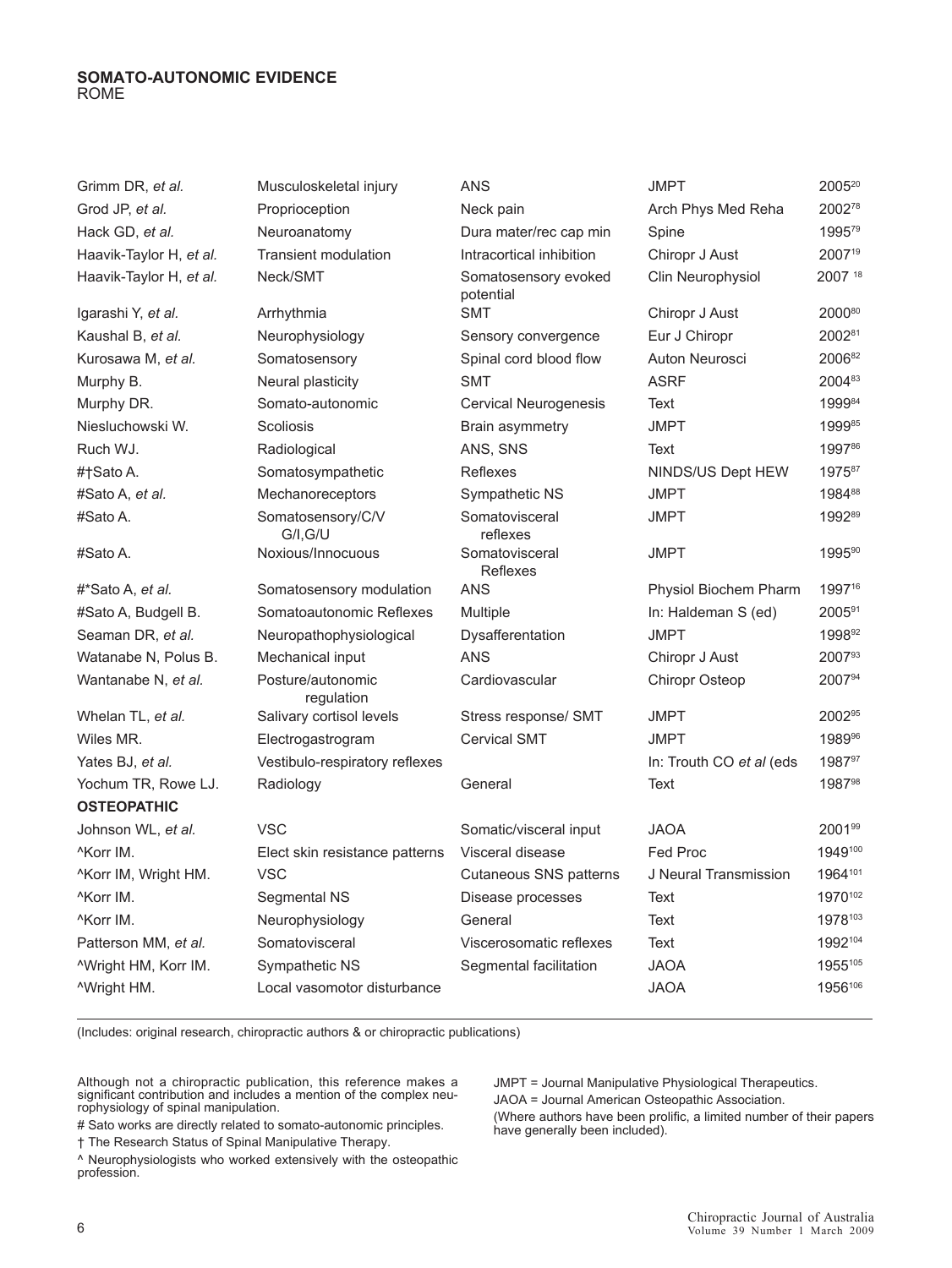### RELATED/SUPPORTIVE NEUROPHYSIOLOGY RESEARC

| AUTHOR(S)                  | <b>TITLE KEYS</b>                                    | <b>JOURNAL</b>                | <b>YEAR</b>        |
|----------------------------|------------------------------------------------------|-------------------------------|--------------------|
| Adachi T, et al.           | Cutaneous stimulation/Cerebral blood flow            | Neuro Report                  | 1990112            |
| Araki T, et al.            | Somato-adrenal medullary reflex                      | J Auton Nerv Syst             | 1981113            |
| Arce A, et al.             | Autonomic denervation/lymphocyte response            | J Auton Nerv Syst             | 2001114            |
| Barron W, et al.           | Articular receptors/cardiovascular reflexes          | J Physiol                     | 1973115            |
| Bolser DC, et al.          | Viscerosomatic reflexes/spinothalamic tract.         | J Neurophysiol                | 1991116            |
| Brennan TJ, et al.         | Somatovisceral reflexes/spinothalamic tract          | J Neurophysiol                | 1989117            |
| Cao WH, et al.             | Somatosensory/c/f noxious -v- non-noxious            | Jpn J Physiol                 | 1992118            |
| Chiu JH, et al.            | Sphincter of Oddi/Somatovisceral reflex              | Dig Dis Sci                   | 1999119            |
| Coote JH, et al.           | Viscero-viscero sympathetic reflex                   | Neurosci Lett                 | 1984120            |
| Coote JH, et al.           | Somato-sympathetic/cardiac symptoms                  | <b>Brain Research</b>         | 1978121            |
| Coote JH.                  | Somatic afferents/muscle/joints/heart circulation    | <b>Brain Research</b>         | 1975122            |
| Coote JH, et al.           | Thoracic white rami/somatic/visceral excitation      | J Physiol                     | 1969123            |
| De Landsheere C,<br>et al. | Spinal cord stimulation/angina                       | Am J Cardiol                  | 1992124            |
| Dmitrieva L, et al.        | Somatic afferents/somatovisceral/muscle              | [Zh Evol Biokhim<br>Fiz]      | 2000125            |
| Edney DP, et al.           | Neck muscles afferents/neural gaze.                  | J Comp Neurol                 | 1986126            |
| Edwards IJ, et al          | Somatoautonomic excitation & inhibition              | J Neurosci                    | 200777             |
| Elenkov IJ, et al.         | ANS/brain/immune system.                             | <b>Pharmacol Rev</b>          | 2000127            |
| Fujino M, et al.           | Somatic afferent stimulation/adrenal<br>sympathetics | Neurosci Lett                 | 1987128            |
| Gilbey MP, et al.          | Sympathetico-visceral                                | <b>Baillieres Clin Endocr</b> | 1993129            |
| Gouveia RG, et al.         | ANS/Cluster headaches                                | J Headache Pain               | 2005130            |
| Hikosaka O, et al.         | Cervical spine/abducens motor neurones               | Exp Brain Res                 | 1973131            |
| Hobbs SF, et al.           | C1/2/Propriospinal/Viscerosomatic/<br>spinothalamic  | J Neurophysiol                | 1992132            |
| Hotta H, et al.            | Lumbar spine/Vasa nervorum                           | Neurosci Lett                 | 1991133            |
| Hyngstrom AS, et<br>al.    | Neuromodulation/joint angulation                     | Nature Neurosci               | 2007134            |
| Jänig W.                   | ANS/Homeostatis                                      | Text                          | 2006 <sup>36</sup> |
| Jinkins JR.                | Somato-autonomic/Neurogenic syndromes                | <b>Text</b>                   | 1997135            |
| Jinkins JR, et al.         | ANS/Lumbar spine/disc                                | Am J Roentg                   | 1989136            |
| Kerr FWL.                  | Cervical spine/trigeminal tract/solitary nucleus     | Exp Neurol                    | 1961137            |
| Kimura A, et al.           | Somato-autonomic reflexes                            | Jpn J Vet Res                 | 1997138            |
| Kimura A, et al.           | Somatocardiovascular/Cervical cord                   | Neurosci Res                  | 1995139            |
| Kirchner F, et al.         | Spinal sympathetic inhibition                        | <b>Brain Research</b>         | 1975140            |
| Kiyomi K.                  | Somatoautonomic responses                            | In: Korr IM.                  | 1978141            |
| Kurosawa M, et al          | Adrenal sympathetics/somatic stimulation             | Neurosci Lett                 | 198792             |
| Lindquist C, et al.        | Mechanical sensitivity of nerve fibres               | <b>Brain Res</b>              | 1973142            |
| Maeda M.                   | Somatosensory/vestibular                             | Prog Brain Res                | 1979143            |
| Menetrey D, et al.         | Somatovisceral/Tractus solitarius                    | J Comp Neurol                 | 1987144            |
|                            |                                                      |                               |                    |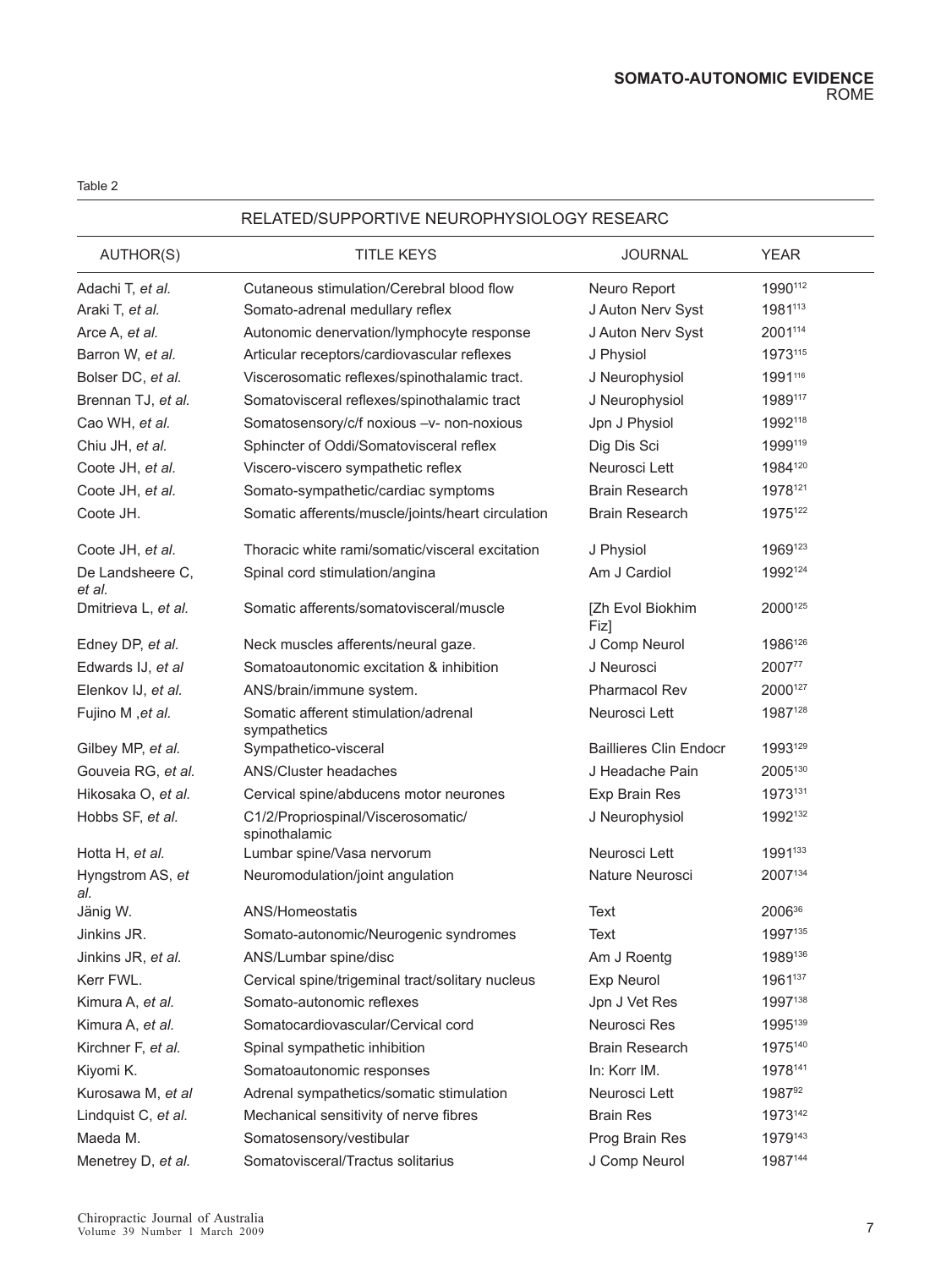| Nagatomi R, et al.  | ANS/brain/immune system.                                   | Immunol Rev            | 2000145 |
|---------------------|------------------------------------------------------------|------------------------|---------|
| Nash MS.            | Depressed immune function                                  | J Spinal Cord Med      | 2000146 |
| Norman J, et al.    | Cutaneovisceral reflex/Heart rate/Vagus                    | J Physiol              | 1973147 |
| Norman J, et al     | Somatosympathetic afferents/PR/BP                          | J Physiol              | 1973148 |
| Ohtori S, et al.    | Neuroanatomy/Somatosympathetic                             | Spine                  | 2001149 |
| Ohtori S, et al.    | Lumbar noxious stimulation/Fos/Brain                       | Spine                  | 2000150 |
| Roca PD.            | Ocular manifestations/Whiplash injuries.                   | Annals Ophthalmology   | 1972151 |
| Sato A, et al.      | Gastric motility/skin nociception                          | <b>Brain Res</b>       | 1975152 |
| Sato A, et al.      | Heart rate changes/somatosympathetic                       | J Auton NS             | 1981153 |
| Sato A, et al.      | Nociception/knee/BP/PR                                     | Neurosci Lett          | 1984154 |
| Sato A, et al.      | Nociception/knee/Catecholomine/adrenal                     | J Physiol              | 1986155 |
| Sato A.             | Somatic afferent stimuli/Adrenals                          | Adv Biophys            | 1987156 |
| Sato A.             | Autonomic reflexes/somatic nociception                     | Masui                  | 1987157 |
| Sato A, et al.      | Modulation of visceral function                            | Japanese J Phys        | 1987158 |
| Sato A.             | Somatosensory/ANS                                          | Neurosci Behav Physiol | 1997159 |
| Sato A, et al.      | Cardiovascular/somatosensory/ANS                           | Neurosci Behav Physiol | 1997160 |
| Sato A, et al.      | Digestive secretions/motility/somatosensory/<br><b>ANS</b> | Neurosci Behav Physiol | 1997161 |
| Sato A, et al.      | Urinary/somatosensory/ANS                                  | Neurosci Behav Physiol | 1997162 |
| Sato A, et al       | Sudomotor/somatosensory/ANS                                | Neurosci Behav Physiol | 1997163 |
| Sato A, et al       | Endocrine/somatosensory/ANS                                | Neurosci Behav Physiol | 1997164 |
| Sato A, et al       | Immune/somatosensory/ANS                                   | Neurosci Behav Physiol | 1997165 |
| Schmidt RF          | Articular Nociception/Health & Disease                     | <b>Brain Res</b>       | 1996166 |
| Sumiya E, et al.    | Viscerosomatic inhibition                                  | Jpn J Physiol          | 1997167 |
| Sun MK, et al.      | Nociceptor input/CNS/Medulla                               | J Physiol              | 1991168 |
| Takahashi Y. et al. | Lumbar spinal reflex/lower abdomen                         | Spine                  | 2000169 |
| Vaida JS.           | Posture/sudomotor/sympathetic efferents                    | Indian J Physiol Pharm | 1994170 |
| Wright HM, et al.   | Segmental vasomotor variations                             | Fed Proc               | 1953171 |
| Wright HM, et al.   | Vasomotor Disturbance                                      | Acta Neuroveg          | 1960172 |

*lead to observed changes in circulating levels of various neuropeptides and regulatory proteins."* <sup>173</sup>

Studies of somato-autonomic function and dysfunction are steadily emerging with quality research which continues to be carried out. Chiropractic neurophysiologists in conjunction with medical neurophysiologists are conducting much of this. (Tables 1 & 2) Some authors may have a number of papers on a particular topic, a limited selection only was adopted in this paper.

While recognising that articular adjustments – a localised and specific form of SMT, do have potential for certain physiological effects, further substantiation of spinal manipulative influence upon visceral conditions is steadily emerging.<sup>174</sup> That is, initial clinical and anecdotal observations are being explored by more extensive and formal studies. A wider acceptance of such concepts has probably developed to the same stage as that of the evidential literature support for manipulative approaches to mechanical lumbar spine conditions of thirty to forty years ago, and now also adopted by other professions.

This growing volume of elucidating scientific research on spine-related neuro-autonomic conditions has been summarised by Slosberg when he reports:

*"...that repetitive stimulation of small myelinated and unmyelinated somatic afferents can dramatically increase reflex pre- and post-ganglionic sympathetic discharge."* And notes further that *"...electrically stimulated articular nerves from knee joints of anesthetized cats* (led to) *two sympathetic responses of different latencies in the inferior cardiac nerves resulting in increases of heart rate and blood pressure."*  He states further that *"...studies suggest that the alteration of afferent articular input due to joint dysfunction and nociception excitation, in conditions of noxious mechanical deformation or chemical irritation, may provoke significant changes in efferent and autonomic responses."* <sup>175</sup>

Much of this research is centred around major noxious stimulation of the autonomic nervous system from vertebrogenic (somato-autonomic) sources into the spinothalamic tract. Due to the integrative nature of the neuraxis, this is now known to fire into the tractus solitarius,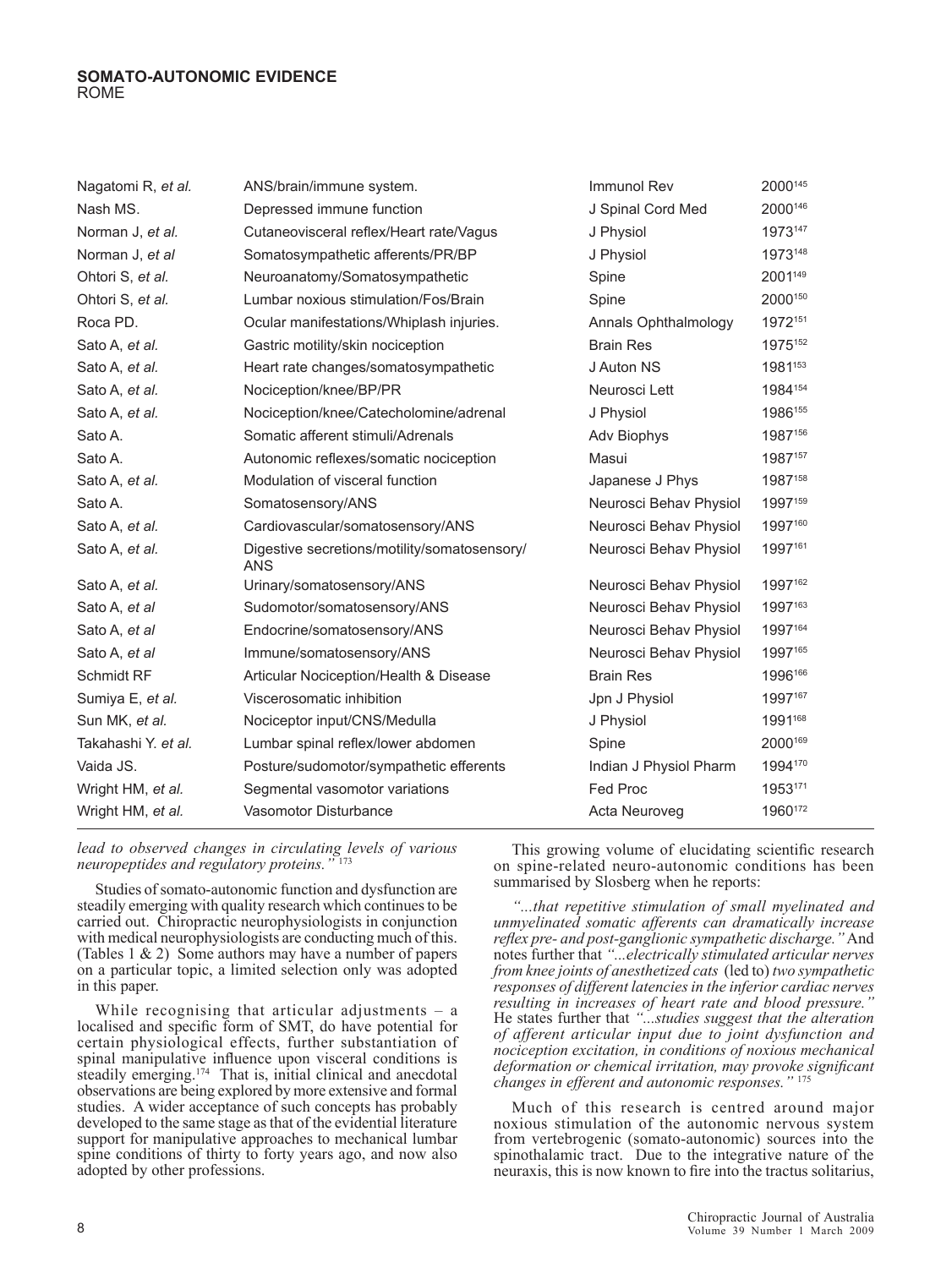interomedial lateral cell column (IML) of the spinal cord, other spinal cord tracts, through the brain stem nuclei and into the cortical areas.<sup>72</sup> (Tables 1 & 2)

Edwards and colleagues suggest that *"...the InM (Intermedius Nucleus) contains neurochemically diverse neurons and sends both excitatory and inhibitory projections to the NTS (Nucleus Tractus Solitarii). These data provide a novel pathway that may underlie possible reflex changes in autonomic variables after neck muscle spindle afferent activation."* While somato-autonomic mechanisms are recognised, there is currently only limited evidence exploring the long-term neurological effects of more minor traumatic effects emanating from spinal structures under such adverse conditions.77

Jinkins further clarifies the concepts by stating that *"The clinical state of neurogenic spinal radiculopathy accompanying nerve root spinal nerve, and dorsal root ganglion injury, may be associated with definite somatic and autonomic syndromes."* He notes further that *"The combined clinical complex includes "autonomic reflex dysfunction...and ..."generalized alterations in autonomic viscerosomatic tone."* <sup>135</sup>

Medical texts vary in their depth of commitment to the concept of somatovisceral disorders. Bourdillon states tentatively that, *"If autonomic reflex activity is accepted as a vehicle for many of the manifestations of joint and somatic dysfunction, then one can postulate that coronary vasospasm might be a result of somatic dysfunction and, if so, that it might respond to manual management."* <sup>176</sup>

An interesting study by De Landsheere *et al* incorporating PET monitoring found that stimulating the spinal cord TABLE 3

(electrically), reduced exercise induced angina in patients, without conventional drugs or surgery. They found that the stimulation resulted in decreased ECG signs of myocardial ischemia, but not myocardial perfusion<sup>177</sup>

It could be argued that if disturbances of the spine through such trauma as cervical whiplash (in its varying degrees), has recognisable neurological consequences, it is reasonable and possible to assume that normalising such a disturbed cervical spine should then also tend to ameliorate the neurological sequelae.

Whiplash injuries in particular can result in a number of neurological disturbances.(Table 3) In her text, Jackson mentions various autonomic symptoms which could result from disturbances to the cervical spine and cervical sympathetic supply.<sup>194</sup> They include:-

| A sensation of<br>exophthalmos | Blurring of vision | 'Dazed and<br>addled' |
|--------------------------------|--------------------|-----------------------|
| 'Drop attacks'                 | Dysphagia          | Nausea                |
| Palpitations                   | Paresthesias       | Tachycardia           |
| Tinnitus                       | Vertigo            | Vomiting              |
| Weakness of                    |                    |                       |

extremities

These citations provide evidence which tends to suggest that trauma of the cervical spine in particular, can have distinct neurological sequelae. It would seem logical that

| Brown S.             | Visual accommodation             | Clin Experiment Ophthalmol  | 2003178            |
|----------------------|----------------------------------|-----------------------------|--------------------|
| Burke JP et al.      | Visual system                    | Graefes Arch Clin Exp Ophth | 1992179            |
| Chrisman OD, et al.  | Otological                       | Clin Orthop Rel Res         | 1962180            |
| Croft AC.            | Tissue injury/incl nerve         | Text                        | 2002181            |
| Foreman SM.          | Nerve system trauma              | Text                        | 2002182            |
| Freeman MD, et al.   | Whiplash associated<br>disorders | Quebec Task FOrce           | 1998183            |
| Grimm DR et al.      | <b>ANS</b>                       | <b>JMPT</b>                 | 2005 <sup>20</sup> |
| Heikkilâ H, et al.   | Cervicocephalic kinästhesia      | Scand J Rehabil Med         | 1996184            |
| Hinoki.              | Vertigo                          | Acta Otolaryngol Suppl      | 1984185            |
| Johansson BH.        | <b>Multiple</b>                  | Pain Res Manage             | 2006186            |
| Kivioja J, et al.    | Immune response                  | Clin Immunol                | 2001187            |
| Mallinson AI, et al. | Dizziness c/f non-whiplash       | Am J Otol                   | 1998188            |
| May TS.              | Headache                         | Am Acad Neurol              | 2007189            |
| Pang LQ              | Otological                       | Laryngoscop                 | 1971190            |
| Radanov BP, et al.   | Cognitive deficits               | Spine                       | 1992191            |
| Roca PD.             | Visual system                    | Annals Ophth                | 1972192            |
| Storaci R, et al.    | Oculomotor                       | Eur Spine J                 | 2006193            |
|                      |                                  |                             |                    |

### POSSIBLE CERVICOGENIC NEUROLOGICAL CONCOMMITANTS OF WHIPLASH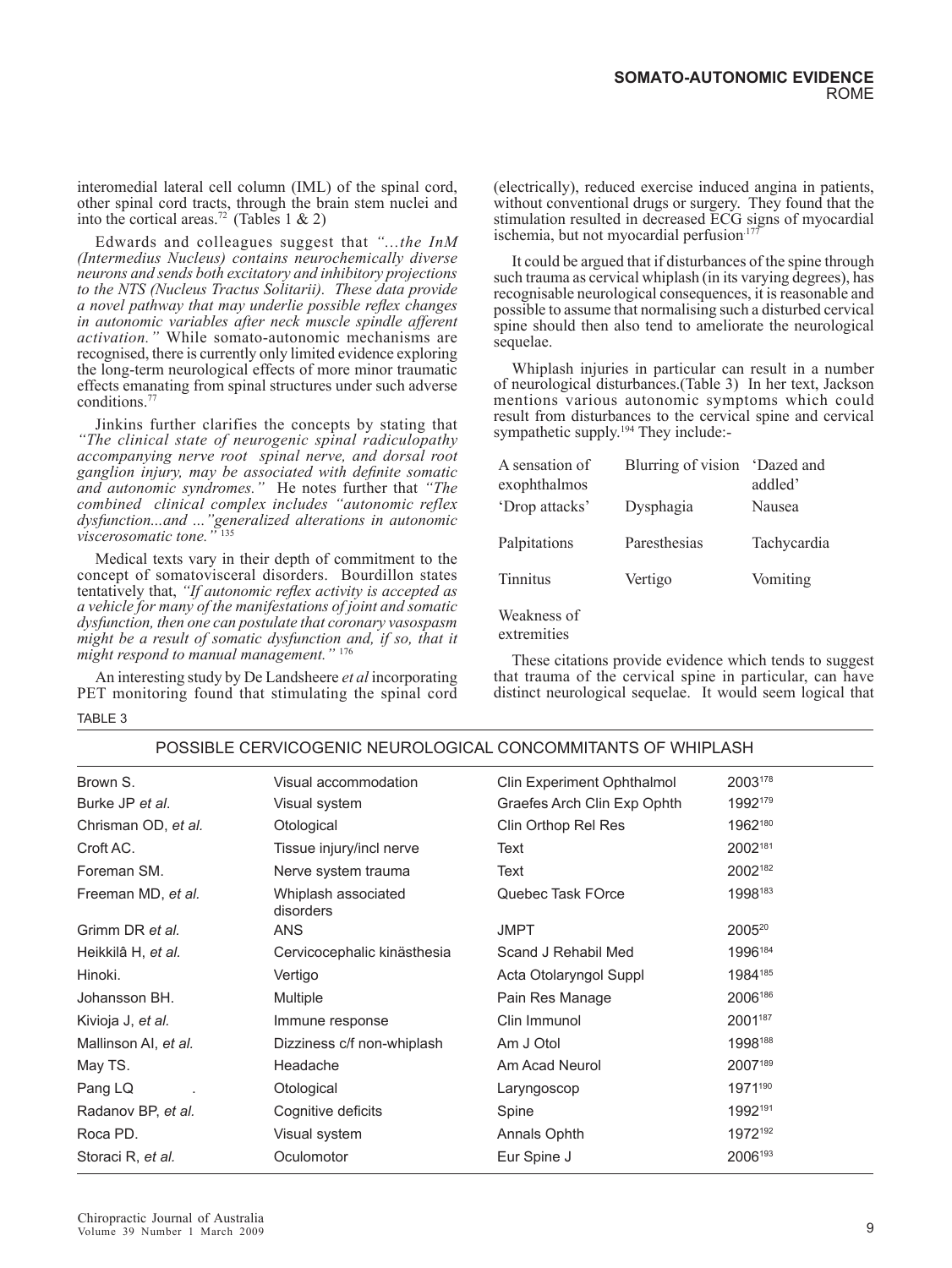TABLE 4

### CHIROPRACTIC- RELATED RESEARCH PAPERS ASPECTS OF BIOCHEMISTRY AND PHYSIOLOGY

| Anaphylaxis <sup>200</sup>                 | Inflammatory cell changes <sup>215</sup> |
|--------------------------------------------|------------------------------------------|
| ACTH <sup>201</sup>                        | Interleukin-2 <sup>219</sup>             |
| ß-endorphins <sup>201-204</sup>            | Lectins <sup>220</sup>                   |
| Biophotons <sup>205</sup>                  | Helix pomatia agglutinin (HPA)           |
| Blood pressure 206-208                     | Phaseolus vulgaris leucoagglutin (PHA-L) |
| Calcetonin <sup>202</sup>                  | Killer cells <sup>221,222</sup>          |
| Catecholamine <sup>209</sup>               | Lymphocytes $223$                        |
| CD 4 cells $210$                           | Macrophages <sup>224</sup>               |
| Chemiluminescence <sup>211</sup>           | Melanomas <sup>212</sup>                 |
| Conjunctival nevi <sup>212</sup>           | Melatonin <sup>225</sup>                 |
| Cortisol 201,213,214                       | Neuroimmunomodulation <sup>226</sup>     |
| Endocrine <sup>215</sup>                   | Neutrophils 211,227-229                  |
| Endotoxic shock. 200                       | Oxygen radicals $^{224}$                 |
| Heart rate 209                             | Phagocytosis <sup>227,230</sup>          |
| $Immune$ complex deposition <sup>216</sup> | Prostaglandin <sup>231,232</sup>         |
| Immune response 215,217                    | Respiratory burst 228-230,233            |
| Immunoglobulin M $(lgM)^{218}$             | Serum aldosterone <sup>234</sup>         |
| Immunohistochemistry <sup>212</sup>        | Substance P <sup>227,228</sup>           |
| Immunoreactive ACTH 201                    | Tumor necrosis factor <sup>228</sup>     |

This table demonstrate s the wider aspects of chiropractic research. (Note: Many of these studies concern an immunological response. More than one term may appear in a single paper. Papers are not necessarily related to spinal manipulation but more the broad nature of chiropractic research.)

mechanical amelioration of mechanical trauma as in cervical facet hypomobility, hypermobility and noxious sensory input from related soft tissue scarring and damage, as well as joint irritation and inflammation, may well ameliorate or alleviate at least some of the associated neurological sequelae. It would seem reasonable to extend these same principles to other levels of injury in the spine. It is reasoned here, that there are varying degrees of whiplash other than the more extreme forms of trauma, less severe mechanical insult or indeed irritation, particularly of a chronic nature which would also have neurologically noxious input, and may explain a number of different insidious signs, symptoms and conditions.

In an extensive study, Hinoko noted that whiplash disturbed 'proprio-autonomic reflexes', not only of the cervical sympathetic nerves, but also that of cervical and lumbar proprioceptors.195 Others have also noted proprioceptive disturbance in the form of vertigo and head re-positioning aberrations following whiplash.<sup>184,196-197</sup>

Grimm and colleagues highlighted 'interaction between cutaneous and vasomotor sympathetic neuron' response to acute musculoskeletal injury.<sup>20</sup> They monitored "*cardiovascular modulation, baroreceptor sensitivity, sudomotor response (skin conduction) and peripheral skin temperature*." Their findings were indicative of changes to somato-autonomic function.

The physiotherapy profession has more recently also become interested in the neurological aspects of manual therapy as a treatment of non-musculoskeletal conditions.<sup>198</sup> Grieve<sup>199</sup> acknowledges 'autonomic nerve involvement' in such signs and symptoms as:-

| Dyspnoea | Flushing          | Nausea                              |
|----------|-------------------|-------------------------------------|
| Pallor   | Pulse alterations | Reduced<br>respiratory<br>excursion |
| Sweating | Vomiting          |                                     |

In considering neurospinal influence, it is worth noting the rather wide range of research papers which assess the chiropractic profession's interest in biochemical markers as well as exploring connections between spinal manipulation and this measurable biochemistry. These have been monitored in a number of studies, many of which are related to the immune system. Nevertheless, they reflect rather dynamic interest in measurable biochemistry markers.(Table 4) Apart from the immunological interest in a number of these chiropractic papers,216,226 a *neuroimmunological* relationship through the ANS has been recognised.<sup>127,146,165,187,235</sup>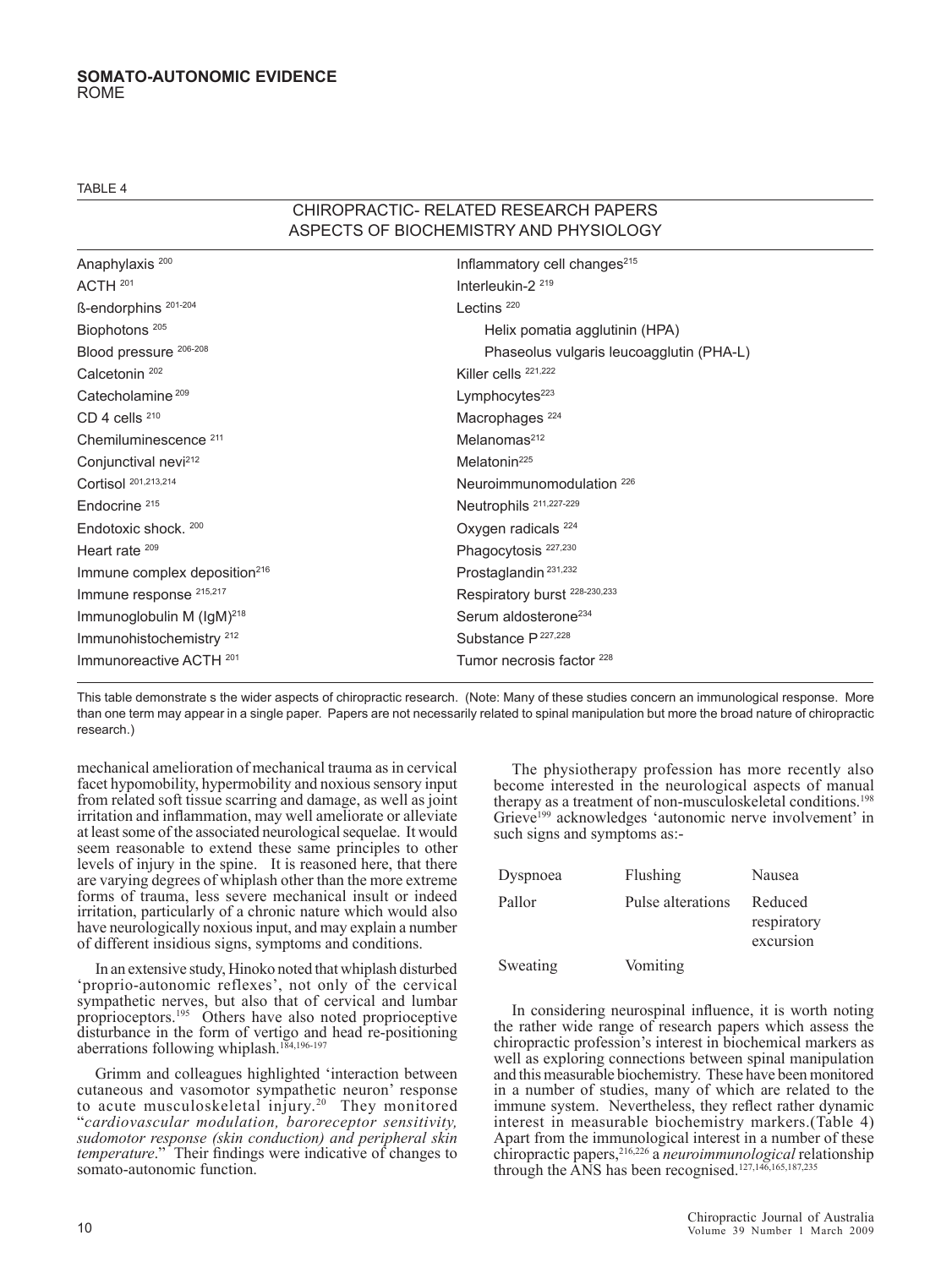### ANIMAL RESEARCH ON VISCERAL DYSFUNCTION, NEURAL DISTURBANCE AND THE VERTEBRAL SUBLUXATION

| AUTHOR(S)                                            | RESEARCH/TITLE                                                                                                               | <b>JOURNAL/YEAR</b>                                      |  |
|------------------------------------------------------|------------------------------------------------------------------------------------------------------------------------------|----------------------------------------------------------|--|
| Brennan P,<br>Kokjohn K,<br>Triano J, <i>et al.</i>  | Immunological correlates<br>Spinal mobility<br>Model: Dog                                                                    | Proceedings Intl Conference Spinal<br>Manip.<br>1991 215 |  |
| Bolton PS,<br>Holland CT.                            | Vertebral displacement<br>Model: Cat                                                                                         | Soc Neurosci Abstr.<br>1996 238                          |  |
| <b>Bolton PS</b><br>Holland CT.                      | Vertebral motion<br>Model Cats                                                                                               | J Neuroscience Meth<br>1998 51                           |  |
| <b>Bolton PS</b><br>Budgell BS, Kimpton A.           | Cervical vertebral movement<br><b>Model Rats</b>                                                                             | Auton Neurosci<br>2006 47                                |  |
| Budgell BS,<br>Hotta H,<br>Sato A.                   | Reflex bladder motility<br>Stimulation of interspinous tissue<br>Model: Rat.                                                 | J Manipulative Physiol Ther<br>1998 60                   |  |
| Budgell BS, Sato A<br>Suzuki A,<br>Uchida S.         | Adrenal function<br>Stimulation interspinous tissues<br>Model: Rat                                                           | Neurosci Res<br>1997 61                                  |  |
| <b>Budgell BS</b><br>Bolton PS.                      | Cerebrospinal fluid pressure<br>Model: Rat                                                                                   | J Manipulative Physiol Ther<br>2007 57                   |  |
| Burns L*,<br>Chandler LC,<br>Rice RW.                | Pathogenesis of visceral disease<br>VSC (vertebral lesions)<br>Model: Rabbits                                                | Am Osteop Assoc,<br>(Pub) Text<br>Chicago 1948. 237      |  |
| Cleveland CS.                                        | Researching the VSC<br>Model: Rabbit.                                                                                        | Sci Review Chiropr<br>1965 236                           |  |
| Crawford JP,<br>Hickson G,<br>Ward M.                | Immune complex deposition<br>Acute synovitis/knee<br>Model: Rabbit                                                           | J Manipulative Physiol Ther<br>1986 216                  |  |
| DeBoer KF.                                           | Gastrointestinal myoelectric activity<br>VSC/vertebral lesions:<br>Model: Rabbit                                             | Europ J Chiropr<br>1984 239                              |  |
| DeBoer KF,<br>Schultz M,<br>McKnight ME.             | Gastrointestinal myoelectric<br>Spinal manipulation<br>Model: Rabbits.                                                       | Man Med<br>1988 66                                       |  |
| Deboer KF,<br>Hansen J,<br>Dhami M.                  | Interaction of oxygen radicals and<br>macrophages/ gossypol injection for<br>inflammatory response.<br>Model: Rats, Hamsters | J Manipulative Physiol Ther<br>(Abstract)<br>1990 224    |  |
| Kaushal B<br>Hayek R, Ali S, et al.                  | T1-T4 sensory afferents<br>Model: Rats                                                                                       | Eur J Chiropr (Poster Prestn)<br>2002 81                 |  |
| Kurosawa M,<br>Watanabe O.<br>Maruyama H, Budgell B. | Dorsal spinal cord blood flow<br>innocuous cutaneous stimulation<br>Model: Rats                                              | Auton Neurosci<br>2006 82                                |  |
| Sato A<br>Swenson RS.                                | Sympathetic nervous system<br>Spinal column stress<br>Model: Rats                                                            | J Manipulative Physiol Ther<br>1984 88                   |  |
| Waddell SC,<br>Davidson JS, et al.                   | Immune response/endotoxic shock<br>Cervical sympathetic trunk<br>Model: Rats                                                 | J Manipulative Physiol Ther<br>1992 200                  |  |

This table reflects chiropractic researchers or animal research papers in chiropractic journals.

(\*Dr Burns has published at length on her extensive research, particularly in the J Am Osteop Assoc and the AT Still Research Institute Bull, the most recent is circa 1953.)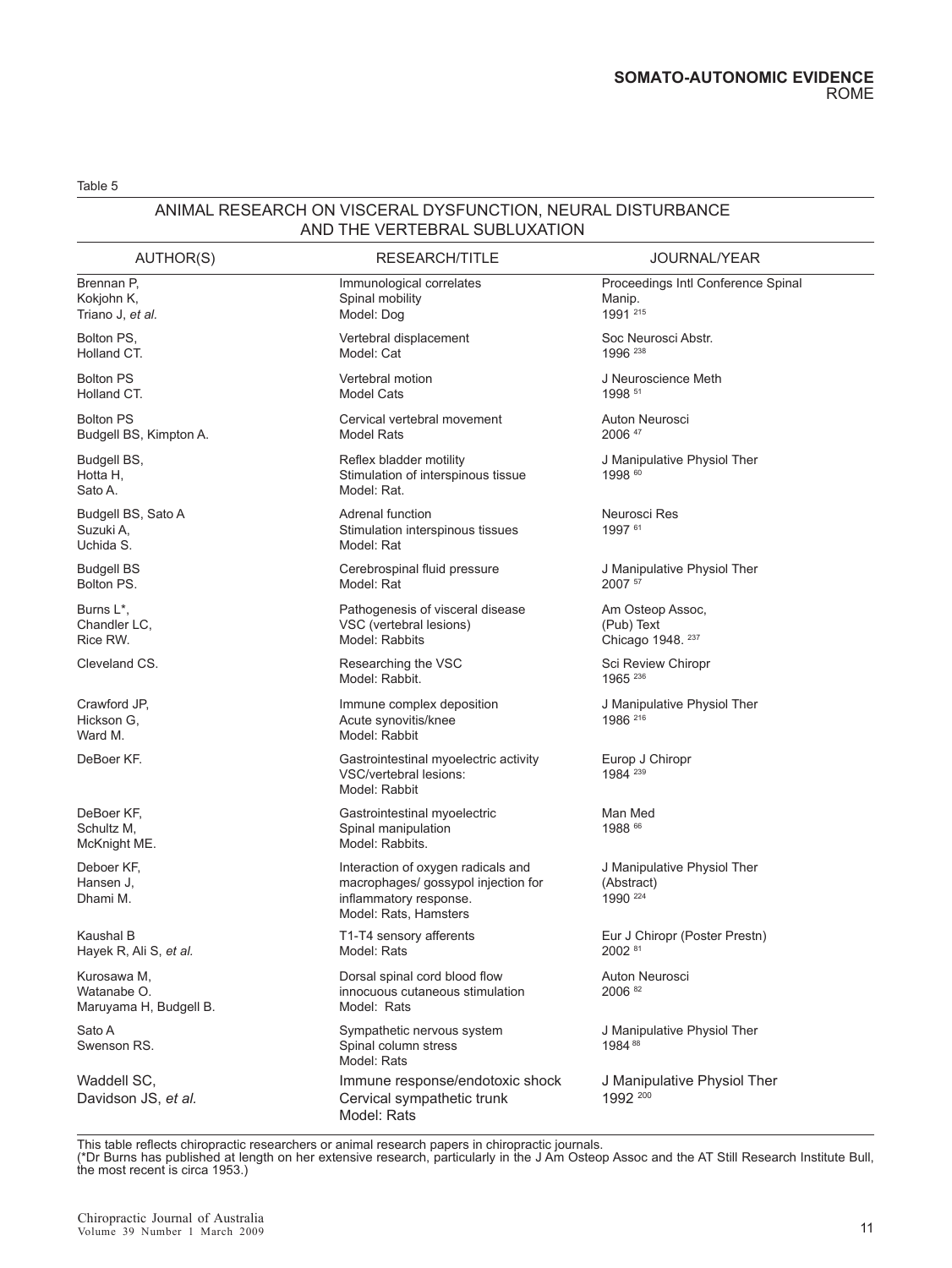Some acknowledgement should also be placed on research into the effects of spine-related physiology, pathomechanics, and pathophysiology in an animal model. Two of the earliest studies on this topic were conducted by Cleveland (Circa 1965) and Burns et al in 1948.<sup>236,237</sup> More recent research by Brennan *et al* amongst others utilising mammalian subjects, has been particularly extensive.(Table 5)

Another paper of interest was that by Kimura and Sato entitled "Somatic regulation of autonomic functions in anaesthetised animals – neural mechanisms of physical therapy including acupuncture", depicts extensive somatoautonomic circuits.<sup>138</sup>

A recent landmark study by Bakkum *et al*., found that "preliminary data suggest that chronic vertebral hypomobility at L4-L6 in the rat affects synaptic density and morphology in the superficial dorsal horn of the L2 spinal cord level."240This finding would fit within the chiropractic model of segmental fixation within the VSC.

Physical postural distortions, anomalies, and dysfunction of the spine have also been attributed to adverse influence on the function of visceral structures innervated from disturbed vertebral levels.(Table 6)

Over almost fifty years between 1905 and 1952, Goldthwaite and medical colleagues in particular, espoused the postural implications and complications of visceroptosis and vascular stasis associated with a wide range of visceral conditions. In their extensively referenced text Goldthwaite *et al.*, stated that "*It is through this autonomic system that disturbances or improvements in visceral function are mediated by changes in the mechanics of the body*." 245 A number of mechanisms contribute to significant proprioceptive input, with direct structural influence through the centralised neural channels. This would suggest that a significant change in posture and postural mechanics may influence neuropathophysiology. Lennon *et al* summarise this aspect as follows:

*"Observations of the striking influence of postural mechanics on function and symptomatology have led to our hypothesis that posture affects and moderates every physiologic function from breathing to hormonal production. Spinal pain, headache, mood, blood pressure, pulse, and lung capacity are among the functions most easily influenced by posture."* 

*"The most significant influences of posture are upon respiration, oxygenation, and sympathetic function. Ultimately, it appears that homeostasis and autonomic regulation are intimately connected with posture.*<sup>249</sup>

Table 6

| AFFECT OF POSTURAL ABBERATIONS ON THE ANS. |      |                                        |  |
|--------------------------------------------|------|----------------------------------------|--|
| Black FO et al.                            | 1983 | Vestibular <sup>241</sup>              |  |
| Bouhuys A, et al.                          | 1962 | Gas distribution in lungs 242          |  |
| Bouhuys A.                                 | 1963 | Asthma <sup>243</sup>                  |  |
| Gagey BP, et al.                           | 1996 | Body axis <sup>244</sup>               |  |
| Goldthwait JE, et al.                      | 1952 | Multi (Text) <sup>245</sup>            |  |
| Gökpinar E, et al.                         | 1998 | Non-toxic goitre 246                   |  |
| Gooch AS, et al                            | 1967 | Cardiac/Posture <sup>247</sup>         |  |
| Grubb BP, et al.                           | 2006 | Tachycardia <sup>41</sup>              |  |
| Kado DM, et al.                            | 2004 | Geriatric mortality <sup>248</sup>     |  |
| Korr IM.                                   | 1949 | Sudomotor <sup>100</sup>               |  |
| Lennon J, et al.                           | 1994 | Multi <sup>249</sup>                   |  |
| Lewit K.                                   | 1980 | Respiration <sup>250</sup>             |  |
| Martin-Du Pan RC, et al.                   | 2004 | Multi <sup>251</sup>                   |  |
| Schey WL.                                  | 1976 | Multi <sup>252</sup>                   |  |
| Storaci R, et al.                          | 2006 | Oculomotor dysfunction 193             |  |
| Ussher NT.                                 | 1933 | Multi <sup>253</sup>                   |  |
| Ussher NT.                                 | 1940 | Multi <sup>254</sup>                   |  |
| Vaida JS, et al.                           | 1994 | Sudomotor <sup>170</sup>               |  |
| Watanabe N, et al.                         | 2007 | Autonomic regulation/cardiovascular 94 |  |
| Watson DH, et al.                          | 1993 | Cervicogenic headaches/muscles 255     |  |
| Wright HM, et al.                          | 1966 | Skin temperature 256                   |  |
| Wyke BD.                                   | 1979 | Senile disequilibrium <sup>257</sup>   |  |
|                                            |      |                                        |  |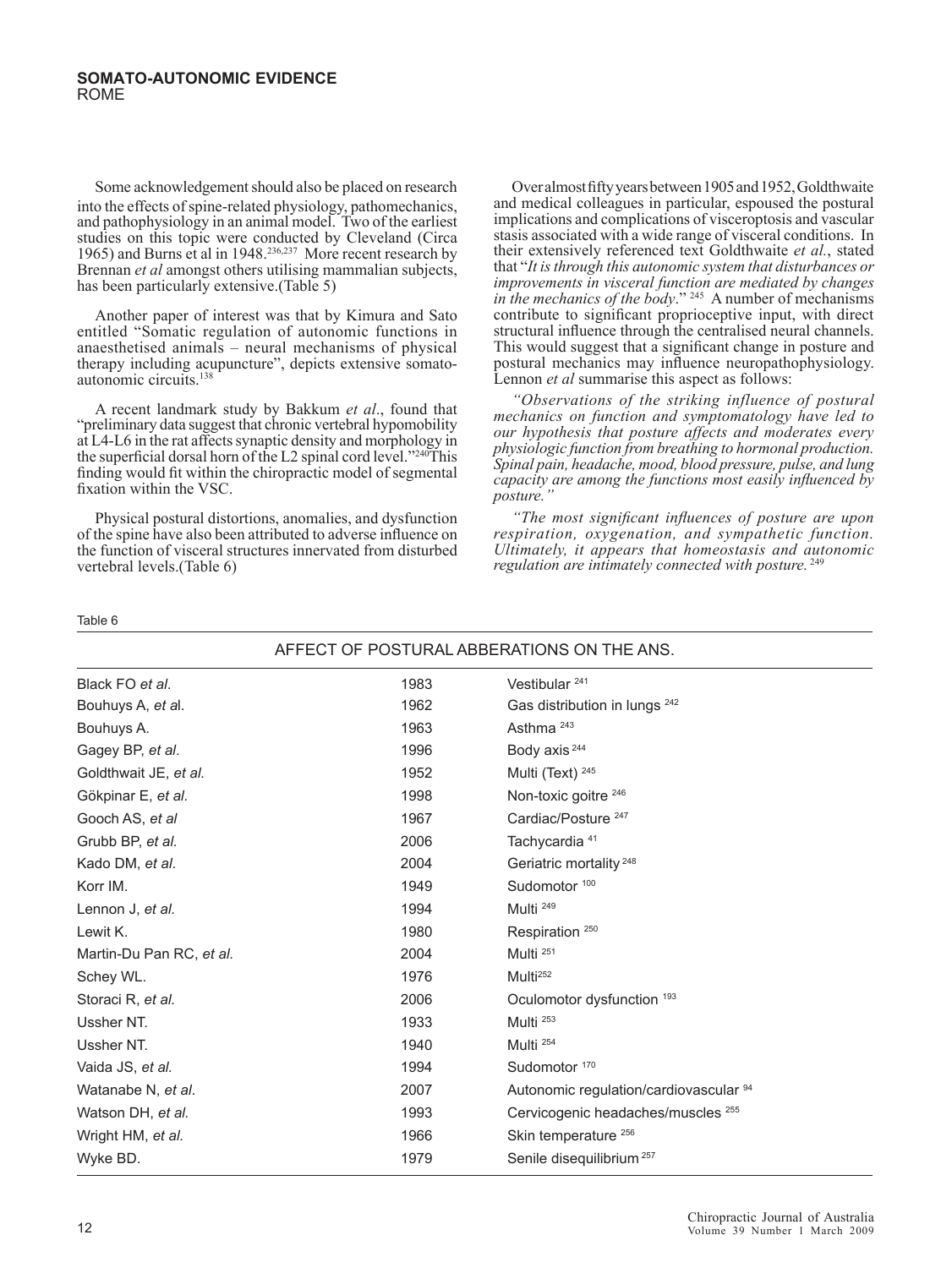### VASOMOTOR RESPONSE TO SPINE-RELATED ABBERATIONS

| <b>AUTHOR</b>                           | <b>YEAR</b> | <b>JOURNAL</b>                              |
|-----------------------------------------|-------------|---------------------------------------------|
| Adachi T, et al.                        | 1990        | Neuro Report <sup>112</sup>                 |
| Appenzeller O, et al.                   | 1965        | J Neurol Neurosurg Psychiatr <sup>250</sup> |
| Figar S, et al.                         | 1967        | Acta Neuroveg <sup>251</sup>                |
| Figar S, et al.                         | 1967        | Acta Univ Carolinae <sup>252</sup>          |
| Figar S, et al.                         | 1965        | Acta Univ Carolinae <sup>253</sup>          |
| Giles LGF.                              | 2000        | JMPT <sup>76</sup>                          |
| Gongal'skii VV, et al.                  | 1992        | Neirofiziologiia (Ukraine) <sup>254</sup>   |
| Grimm DR et al.                         | 2005        | JMPT <sup>20</sup>                          |
| Hotta H, Nishijo K, et al.              | 1991        | Neurosci Lett <sup>133</sup>                |
| Knutson GA.                             | 2001        | JMPT <sup>255</sup>                         |
| Kurosawa M, et al.                      | 2006        | Auton Neurosci <sup>82</sup>                |
| Mc Knight ME, DeBoer KF.                | 1988        | JMPT <sup>256</sup>                         |
| Passatore M, et al.                     | 1996        | Acta Neurobiol Exp <sup>257</sup>           |
| Potts JT.                               | 2002        | Clin Exp Pharmacol Physiol <sup>258</sup>   |
| Potts JT, Paton JF, Mitchell JH, et al. | 2003        | Neurosci <sup>259</sup>                     |
| Potts JT, Spyer KM, Paton JFR.          | 2000        | Brain Res Bull260                           |
| Sato A, Sato Y, Schmidt PE.             | 1997        | Rev Physiol Biochem Pharm <sup>261</sup>    |
| Shortt TL, Ray CA.                      | 1997        | Am J Physiol <sup>262</sup>                 |
| Sun MK, Spyer KM.                       | 1991        | J Physiol <sup>168</sup>                    |
| Wright HM.                              | 1956        | J Am Osteop Assoc <sup>106</sup>            |
| Wright HM, et al.                       | 1960        | Acta Neuroveg <sup>171</sup>                |

In addition, cutaneous and vasomotor autonomic reflexes can provide further examples of spine-related somatoautonomic activity.(Table 7)

Wilson noted that "static contraction of skeletal muscle activates small-diameter afferent nerve fibres which evoke a reflex increase in sympathetic nerve activity and cardiovascular function." They cite others as making the same observation.<sup>271</sup>

As highlighted by D'Aubigne in the preface to Kapandji's text (and in the text's title), is the term central to this subject - the term 'physiology of a joint'. It comprises not only the cell physiology of all associated articular tissue, but also the biomechanical aspects of normal articular movements – joint physiology, structures and function.272 Physiology can be defined as the *"a branch of biology that deals with the functions and activities of life or of living matter (as organs, tissues, or cells) and of the physical and chemical phenomena involved."* Pathophysiology of a joint then is some abnormality of the function of associated tissues, including especially neural tissues and articular mechanics – a *derangement of function* or "*the physiology of abnormal states; specifically : the functional changes that accompany a particular syndrome or disease*." 273

Whatmore and Kohli define the term dysponesis and that *"most diseases consist of physiologic reactions that lead to organic dysfunction. These physiologic reactions constitute the response of the organism to some noxious agent, whether microbial, chemical, or mechanical.*" 274

In another component of the subluxation complex (myopathology or myopathophysiology), Edwards *et al* proposed that autonomic variables can be influenced by afferent muscle spindle activation, particularly from the posterior muscles of the neck. Further, that cardiorespiratory variables rely on interaction between the somatic and autonomic systems, essentially somato-sympathetic reflexes.70

Hyngstrom *et al*, found further that "intrinsic electrical properties of spinal motoneurons vary with joint angle(s)..." and that "*dendrites of spinal motoneurons amplify inputs to a marked degree through persistent inward currents (PICs)...(where) dendritic amplification is subject to neuromodulatory control from the brainstem.*" 134

It is submitted that if autonomic influence can be so readily disturbed locally, it would seem reasonable that associated visceral function could also be influenced, and that the material presented would tend to support that hypothesis. Inasmuch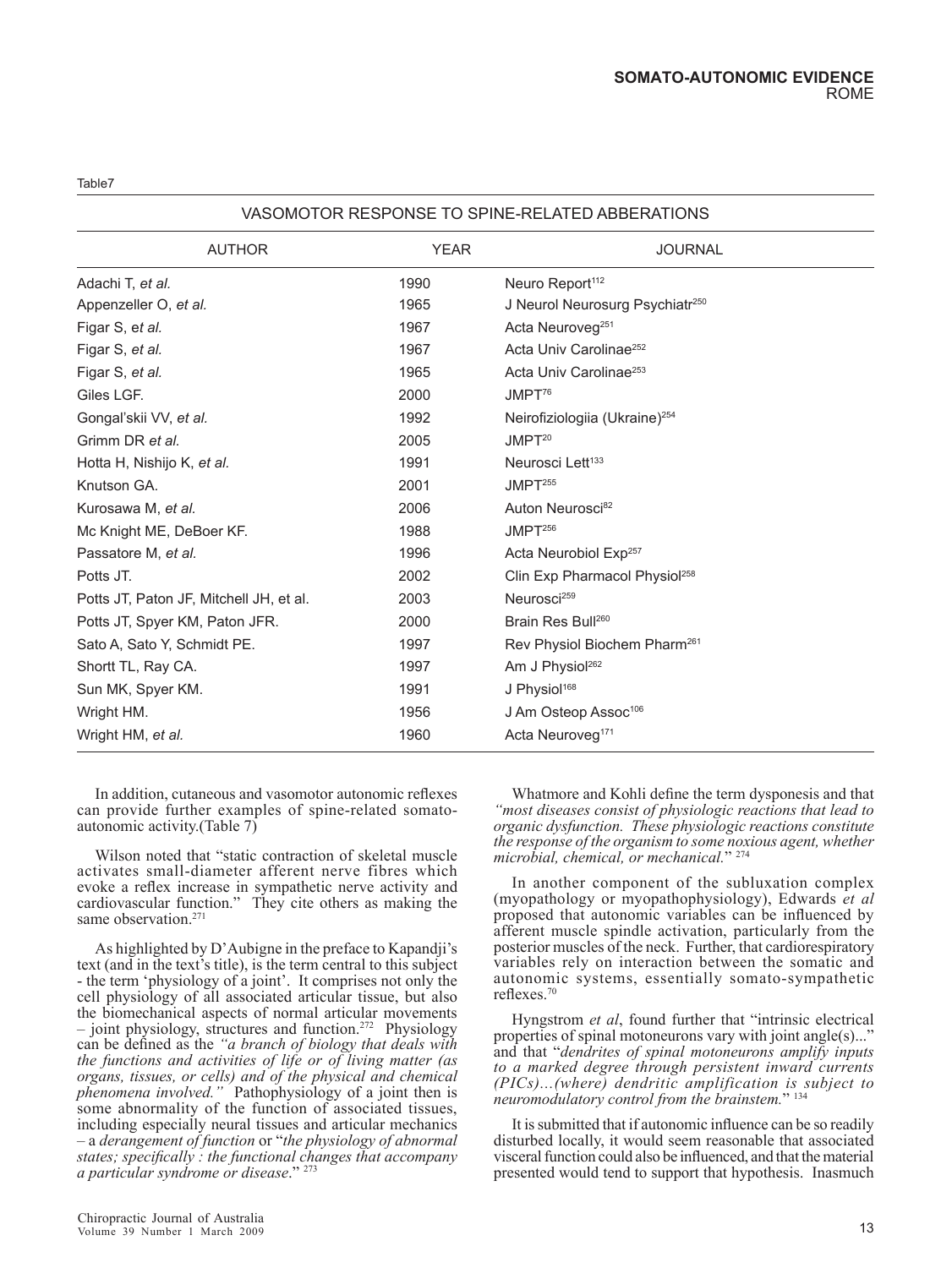as the correction (vertebral adjustment) of a physically and physiologically disturbed spinal element (a VSC) may provide an acknowledged physiological mechanism to ameliorate or normalise the connected autonomic disturbance and linked organic dysfunction, that hypothesis could then be reasonably supported.

### **DISCUSSION**

*'The autonomic nervous system is intimately responsive to changes in the somatic activities of the body and while its connections with the somatic elements are not always clear in anatomical terms, the physiological evidence of visceral reflex activities stimulated by somatic events is abundant."* <sup>2</sup>

Central to this discussion is the fact that the autonomic nervous system "*is a visceral and largely involuntary sensory and motor system (where) virtually all visceral reflexes are mediated by local circuits in the brain stem or spinal cord*" 2<sup>76</sup> As stated, much of this activity is interceded through the spinal cord neurologically and the intervertebral foramina anatomically. If it is accepted that the ANS effectively influences all functions in the body, then there are six key elements to be addressed on this topic of external manual influence and spine-related pathophysiology. They are:-

- 1. Neural dysfunction. Whether within the vertebral subluxation complex (segmental dysfunction) there can be influence, irritation, interference or modulation (stimulation or inhibition) with afferent and/or efferent neural transmission - Dorlands Dictionary defines such a role as reflexogenic - *producing or increasing reflex action*. 277
- 2. Organic dysfunction. Whether any resultant altered neural transmission can adversely alter or influence innervated structural or organic physiology;
- 3. The *degree* to which any neural-induced pathophysiology of viscera may take place;
- 4. Neural Pathophysiology. Whether subsequent manual spinal adjustment (SMT) can positively influence neuropathophysiology of neural dysfunction;
- 5. Organic pathophysiology. Whether manual adjustment may influence the innervated visceral dysfunction or other structures by that positive influence, and if so;
- 6. How that influence may be monitored and modified to best effect for a particular patient's response.

It is submitted that if a spinal, or indeed a peripheral articular adjustment does not affect, influence or have input upon the nervous system in any way, then effectively, manual manipulative therapy professions would not have a *raison d'être* in advancing such a neurospinal model. The reduction by articular adjustment of a bombardment of noxious neural stimuli from aberrant articular or associated soft tissue nociceptive152,166,270,278 input, could be deemed an example of a positive influence. Clinical examples would be in the cases of resolution of the vascular component of cervicogenic headaches,<sup>65</sup> or the positive influence upon a dysfunctional lumbar spinal segment associated with PMT or dysmenorrhea.

– conditions that are a dysfunction (pathophysiological) rather than pathological.<sup>279,280</sup>

If neural disturbance (Table 8) via hyperstimulation, suppression, or irritation is present within a subluxation complex, and deliberate neutralisation or normalisation of such aberrations through a vertebral segmental adjustment takes place, then the vertebral adjustment would be deemed to have had a positive neural influence. The differentiation and degree of a VSC affecting a somatic-somatic or a somatovisceral reflex (or both at once), must be the subject of interesting future research.

Another area of research interest could involve differentiating the variation in biological response to the VSC. For example, one response might be somato-somatic and another somato-visceral, even though by definition both would have a segmental neurological factor at the same vertebral level. A more specific example would be why a C1/C2 VSC in one patient produces headaches, in another migraines, and in yet another, no headache at all - just localised facet or muscle pain.

Extensive research currently being undertaken by the chiropractic neuroscientist Bolton et al, seems to corroborate the hypothesis of definitive compromise of neural physiology due to articular facet disturbance.282,283 Their research involves complex neurological aspects of both the VSC and the vertebral adjustment.

In relation to other spinal levels, there are a number of symptoms which can reflect spine-related neurological involvement.284 Common examples would include pain as in vertebrogenic sciatica and brachial plexus neuropathy.285,286 Symptomatically, these conditions may be associated with various other neural symptoms including paresthesias, formication, muscle weakness, hyporeflexia, hyperalgesia and hypalgesia, through to muscle atrophy and trophic changes.<sup>287</sup> In osteopathic research, Karason and Drysdale demonstrate a somatovisceral reflex involving increased cutaneous circulation at the L5/S1 level, following administration of spinal adjustments (high-velocity low-amplitude – HVLA). These were conducted 'outside the region of the sympathetic outflow.' 288

Further examples would be spinogenic dyspepsia.<sup>289-292</sup> Another could be the ciliospinal reflex, which incorporates both elements of a transient basic somatovisceral reflex. Chusid and McDonald classify the ciliospinal reflex as a visceral reflex. They also note that in the presence of Horner's Syndrome which involves the T1 and T2 sympathetic segment, the ciliospinal reflex is lost.<sup>293</sup>

It may be a rudimentary example, but if it is noted that just a sharp stimulating slap on the back can affect neural activity (nociceptive, mechanoceptive) and invoke sympathetic responses such as pupillary dilation, increased pulse rate and adrenal secretion, then a somato-autonomic neural mechanism would be demonstrated. If that slap on the back can produce a generalised somato-autonomic response, then a controlled, specific, neuromechanical stimulation via a specific vertebral adjustment to a mechanically disturbed spinal segment may have the potential towards a more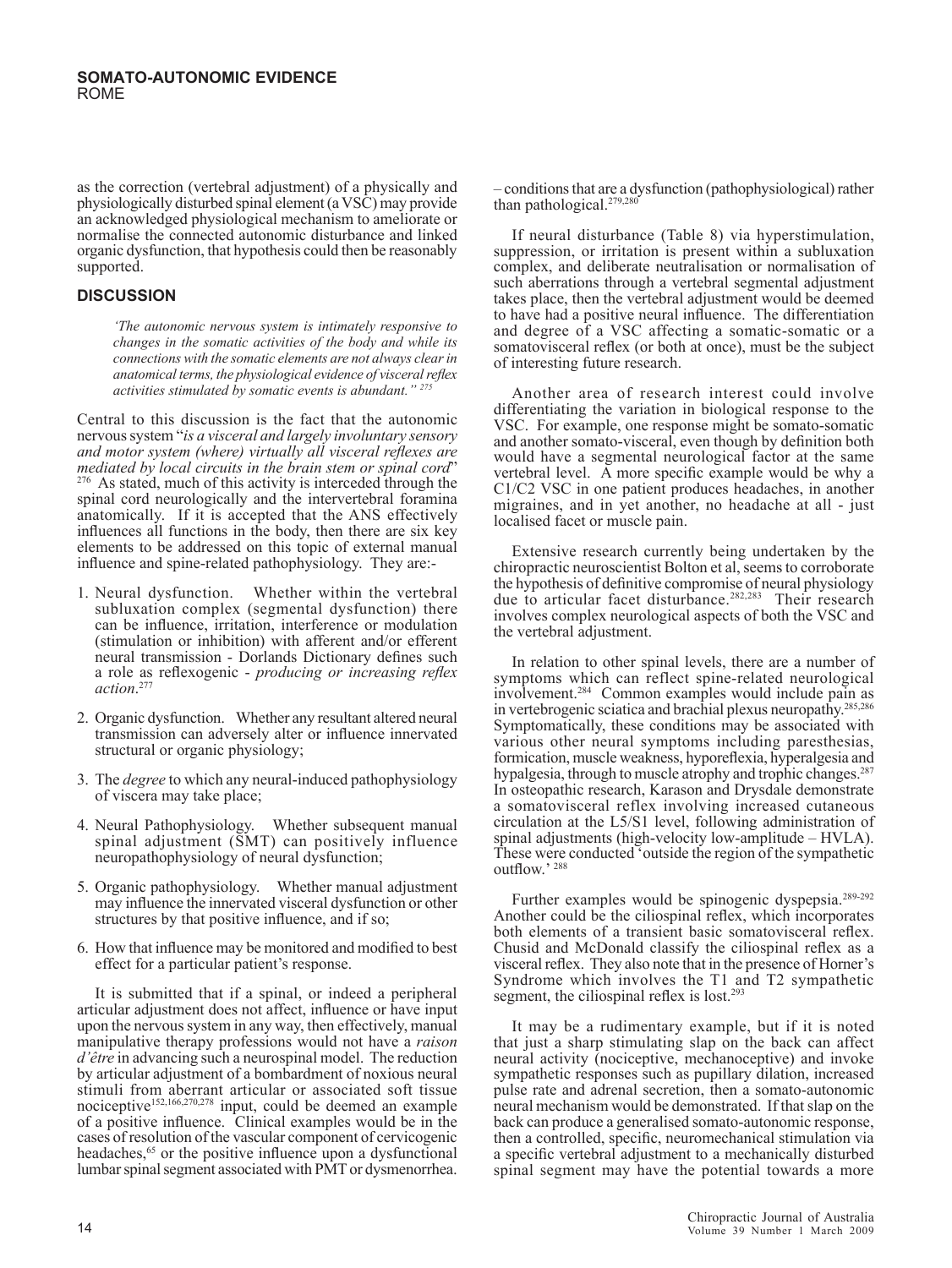localised and predictable physiological response. It is noted that other factors such as psychological aspects, may also be involved in this example.

Physical therapy techniques including exercises, and at times manual manipulative musculoskeletal techniques, have also been employed in the management of a variety of visceral conditions involving the sympathetic nervous system. These include respiratory and cardiovascular rehabilitation.294

Recognition of the existence of neural and visceral pathophysiology or physiological dysfunction are central to this model. While consideration is given to the possibility of vertebrogenic visceral dysfunction and vertebrogenic visceral symptoms, the advent of actual vertebrogenic visceral pathology needs additional research. The possibility of simulated symptoms of visceral conditions has been discussed elsewhere.<sup>295</sup>

Even with a diagnosis of a *simulated* organic condition, the patient's complaint is likely to be present in a symptomatic form. Unless the symptom is recognised as *simulation,* then previous diagnoses, treatments, or medication are likely to be based on those symptoms and not necessarily directed at the condition itself. That is, a treatment may well have been based in error on an actual organic condition, but one that is only simulated. One wonders if this could be a potential shortcoming in some Cochrane Collaboration studies, which appear to be based on the assumption of an accurate diagnosis in the first place - followed by treatment based on that diagnosis.

On the other hand there is a need for much more fundamental research to fully substantiate the spinovisceral role, even though reasonable evidence does exist. Conversely, there is a far greater paucity of evidence which would *contradict* claims by patients that they subjectively experience benefit from SMT. There seems to be a notable lack of double-blind controlled studies which *negate* positive claims regarding autonomic symptoms by patients under chiropractic care. Indeed, to justify the more recent adoption by *manipulative medicine* and *manipulative physiotherapy* of manual spinal therapy in relation to musculoskeletal conditions, there would appear to be a lack of evidential studies which provide the legitimacy for and justification of that involvement.

A connection has been discussed between mechanical spinal disturbance and resultant influence upon autonomic function.<sup>13</sup> This has been further depicted by way of highlighting sensory and mechanical disturbance from lumbar and cervical spinal facet changes (Table 1), and from whiplash (Table 3). It is also seen neurologically through the autonomic symptoms associated with migraine and other headaches,  $296-298$  and pain.(Table 9)<sup>399-410</sup> There does however seem to be only limited research into the ANS effects from the varying durations and severities of more minor chronic pain situations. Although Johnston<sup>38,39</sup> and Bannister<sup>31</sup> have discussed the finding that autonomic function, autonomic dysfunction and degrees of autonomic failure can be of varying degrees of severity. Carrick has shown that specific influence on cervical spinal structures has led to a reasonable hypothesis regarding spinal influence upon brain function, as monitored by blind-spot mapping.<sup>8</sup> Disturbance of specific aspects of the extensive autonomic network may also explain

some visceral symptoms and pathophysiological conditions of organic dysfunction as listed in this paper.

### **SUMMARY**

*"Health practices such as acupuncture and spinal manipulation frequently employ stimulation of somatic tissues in the treatment of visceral symptomology. The efficacy of these practices may well be based in somato-autonomic reflexes. An understanding of how afferent input modulates autonomic function, therefore, has considerable meaning beyond its academic interest."* <sup>14</sup>

Traditionally, medical interest in neural function in man has been centred on the more serious expressions of ANS dysfunction.31,311 However it is in relation to the more subtle signs and symptoms which this paper sought to illustrate – and especially, to look at the *neurospinal* connections – even in infants.312

It is a stimulating chore to attempt to differentiate between the papers mentioned. The cited extensive writings in the referenced literature by Bolton, Brennan, Budgell, Burns, Carrick, Pickar, Korr, Patterson, Swenson and particularly Sato *et al*., do provide a deeper awareness and appreciation of neuro-vertebral concepts. Their contribution has been significant in providing greater insight into the wide influence of disturbed somato-autonomic-visceral reflexes.

Based on the indications presented, it would be fair to suggest that to date, the neurological implications of SMT may be more intricate, extensive and sophisticated than even DD Palmer may have believed.<sup>313</sup> However, more research is required for further understanding and to elucidate the complex of neurovisceral-pathophysiological phenomena. It is hoped that true scientists would thoroughly consider all material before drawing conclusions on the role of chiropractic in this somato-autonomic area.

As indicated, basic scientific evidence does exist in support of a spine related influence upon the ANS. It suggests distinctly possible vertebrogenic factors in affecting such autonomic activity in the disturbance of some forms of heart rate, blood pressure and neural activity in renal, adrenal and gastrointestinal function. The potential for a possible physical, as opposed to a chemical form of intervention, is exciting. Given the volume, variety and indeed depth of the material mentioned here, one could be regarded as ultra-conservative if one concluded meekly that there does appear to be at least some potential in support of an hypothesis of spine-related neuro-autonomic pathophysiological dysfunction. Sato *et al* stated that *"...the decreases in blood pressure and renal nerve activity during manipulation of the spine are thought to be supraspinal reflexes."* <sup>314</sup>

### **CONCLUSION**

*"In contrast to the impressive body of knowledge concerning the effects of visceral afferent activity on autonomic functions, there is, generally speaking, much less information available on the reflex regulation of visceral organs by somatic afferent activity from skin, the skeletal muscle and their tendons, and from joints and other deep tissues. The elucidation of the neural mechanisms of somatically induced autonomic reflex responses, usually called somato-autonomic reflexes, is, however, essential to*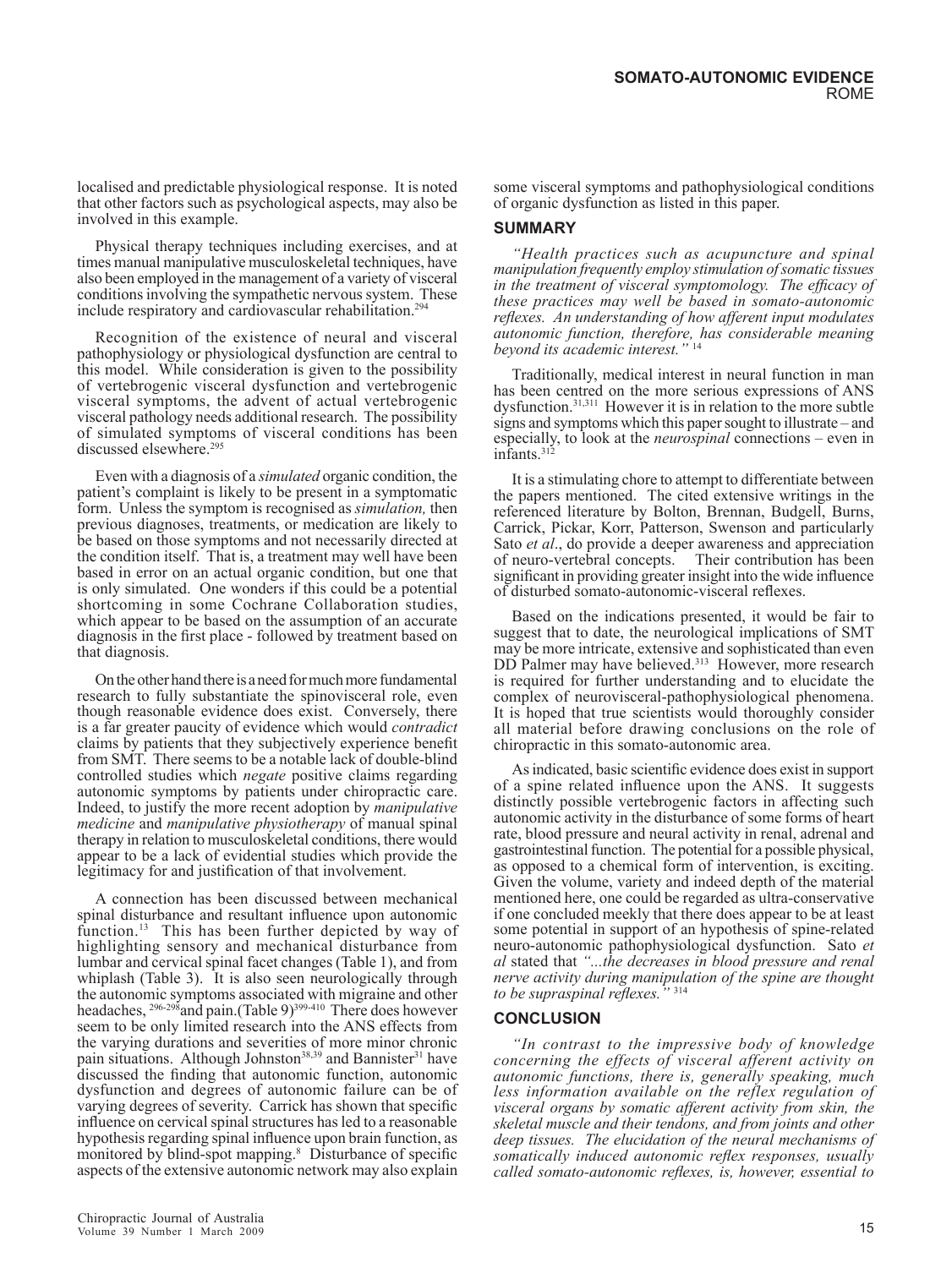Table 8

#### SPINE-RELATED MODULATION OF THE ANS EXCITATORY &/or INHIBITORY

| Budgell B, Sato A.                      | Modulation                 | 199614              |
|-----------------------------------------|----------------------------|---------------------|
| Dhami MSI, Coyle BA.                    | Stimulatory                | 1986 <sup>225</sup> |
| Dishman JD, Ball KA, Burke J.           | Excitatory                 | 200269              |
| Edwards IJ, Dallas ML, Poole SL, et al. | Excitatory & Inhibitory    | 200770              |
| Fidelbus J.                             | Somatosympathetic reflexes | 1989226             |
| Fujimoto T, et al.                      | Stimulatory                | 199972              |
| Fujino M, et al.                        | Stimulatory                | 1987128             |
| Haavik-Taylor H, Murphy B.              | <b>Inhibitory</b>          | 200719              |
| Hinoki M.                               | Excitatory                 | 1984185             |
| Hyngstrom AS, Johnson, et al.           | Excitatory/Amplification   | 2007134             |
| Kirchner F, Kirchner D, Polosa C.       | <b>Inhibitory</b>          | 1975140             |
| Lennon J, et al.                        | Modulation                 | 1994249             |
| Ohtori S, et al.                        | Stimulatory                | 2000150             |
| Pickar JG.                              | Excitatory & Inhibitory    | 2000 <sup>281</sup> |
| Sato A.                                 | Excitatory                 | 1987157             |
| Sato A, Schmidt RF.                     | Modulation                 | 1987158             |
| Sato A, Sato Y, Schmidt RF.             | Excitatory & Inhibitory    | 198716              |
| Sato A.                                 | Excitatory                 | 1997159             |

*developing a truly scientific understanding of the mechanisms underlying most forms of physical therapy, including spinal manipulation and traditional as well as modern forms of acupuncture and moxibustion." – Sato A et al* <sup>315</sup>

In essence, this has been an attempt to highlight the published literature surrounding the hypotheses appropriate to the manual manipulative therapies in general, and the science of chiropractic in particular. It draws connections between the effect upon the autonomic nervous system due to pain, postural disturbance, and the mechanical disruption of trauma, with whiplash being the most easily demonstrated. There are indications in some of the references that trauma does not have to be extreme to produce such symptoms. It has attempted further, to look at the reflexogenic effects of factors affecting the ANS. It then follows the next association - that of the effect of ANS irritation upon the physiology of structures innervated by an ANS modified by such changes, especially those regarded as spine-related.

It would seem reasonable to hypothesise that if disturbance or mechanical insult to the spine can lead to ANS-related dysfunction or symptoms, then alleviation of that disturbance or insult should also tend to ameliorate those same symptoms, and thereby encourage disturbed physiology in involved structures to return towards normal function.

The volume and variety of evidence presented in this cursory overview, would tend to suggest there should be open mindedness when considering the possibilities of manual management of a number of somatovisceral conditions. An attitude of outright rejection may tend to limit chiropractic

within a musculoskeletal field. This could deny science a whole area of opportunity, and deprive certain patients of options for a potential source of minimally invasive natural health management. Once all the available evidence is considered, and further research has had the opportunity to explain the clinically observed phenomenon of positive outcomes, proper assessment can then take place. Despite the material presented here, one is still reticent in making broad claims.

To consider the historical base for chiropractic, without the vital inherent correlations with the nervous system, is essentially to not fully appreciate chiropractic as it was originally intended - and where it is currently pioneering this natural model of health care.

Co-operation between the health professions, together with a serious, constructive and unbiased research effort into this topic, would raise the potential for a more effective, non-invasive means of influencing internal physiology and potentially, pathophysiology.

It would seem appropriate to be able to influence the nervous system and physiological dysfunction through the least invasive intervention possible and through readily accessible neural procedures. If that potential is through SMT, then it behoves the scientific community to explore that potential and develop it to its extreme. Rejecting the concept without thorough investigation is unscientific and close-minded.

While much research is currently underway, many areas remain to be explored in order to further develop the somato-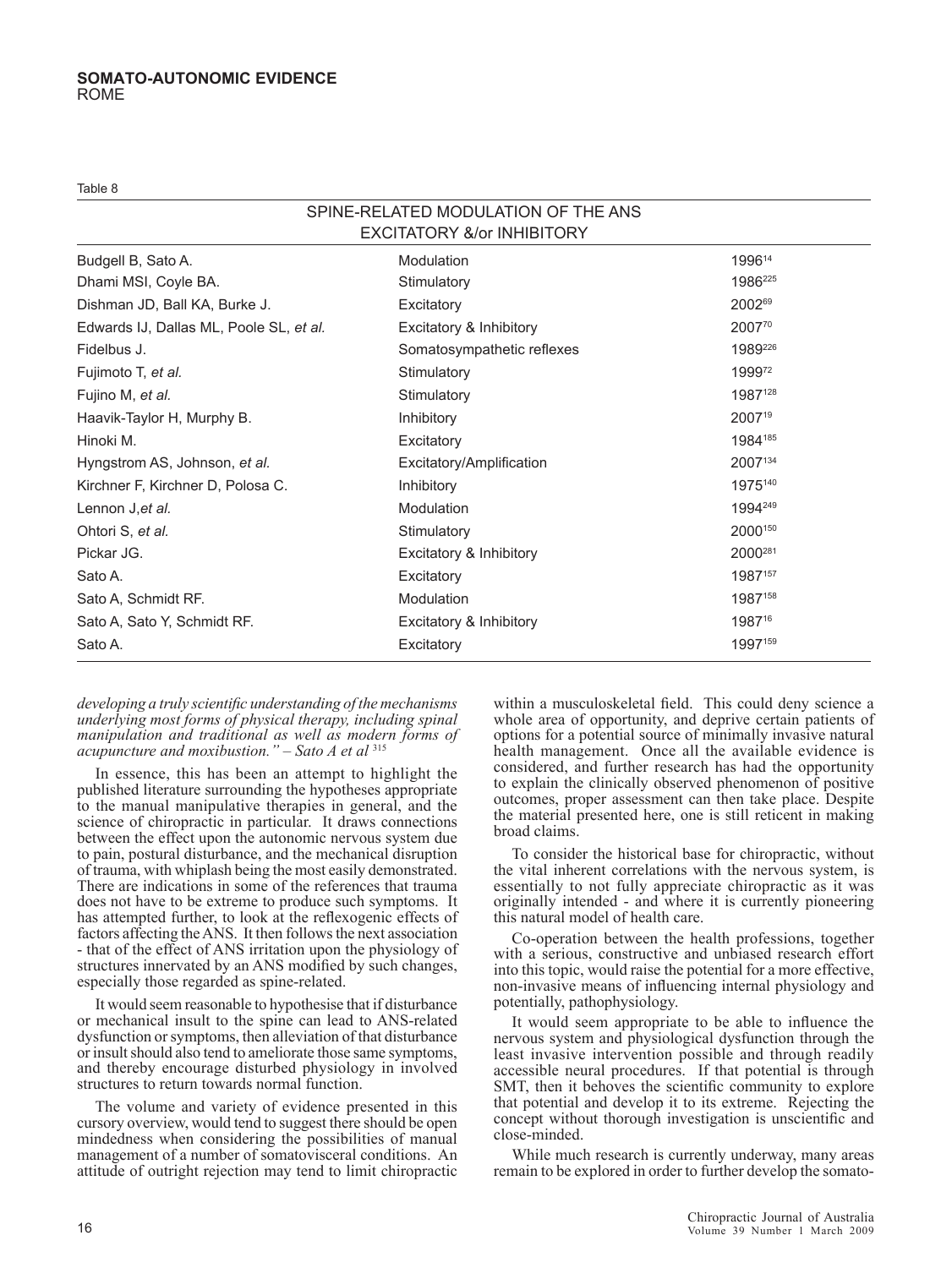### PAIN AND THE ANS

| Benarroch EE.                 | Pain /ANS                         | 2001299 |
|-------------------------------|-----------------------------------|---------|
| Cortelli P Pierangeli G.      | Chronic pain/ANS                  | 2003300 |
| Cramer GD, Darby SA.          | Spinogenic pain                   | 1995301 |
| Grod JP, Diakow PR.           | Neck pain/proprioception          | 2002302 |
| J‰nig W.                      | Sympthetic NS/Pain                | 2006303 |
| LeBoeuf-Yde C, et al.         | Low back pain/Health              | 2003304 |
| Michaelis M, Janig W.         | Sympathetic NS/Pain               | 1998305 |
| Nathan PW.                    | Sympathetic NS/Pain               | 1988306 |
| Passatore M, et al.           | Sympathetic NS/Pain               | 2004307 |
| Rix GD, Bagust J.             | Proprioception/headache/neck pain | 2001308 |
| Sato A, Sato Y, Schmidt RF.   | Somatic nociception               | 1997309 |
| Sterling M, Jull G, Wright A. | Sympathetic NS/Cervical pain      | 2001310 |
|                               |                                   |         |

autonomic-visceral hypothesis. To this author, the weight of the evidence so far is such that a significant neurospinal connection cannot be ignored or discounted. Beyond the basic neurophysiological research, the positive clinical indications so far suggest quite inspiring promise.

*"The human nervous system is the most complex physical system known to mankind: it consists of many billions of interactive units whose constantly changing patterns of activity are reflected in every aspect of human behaviour and experience."* Gray's Anatomy 316

## An extensive list of references is available by contacting the author on cadaps@bigpond.net.au